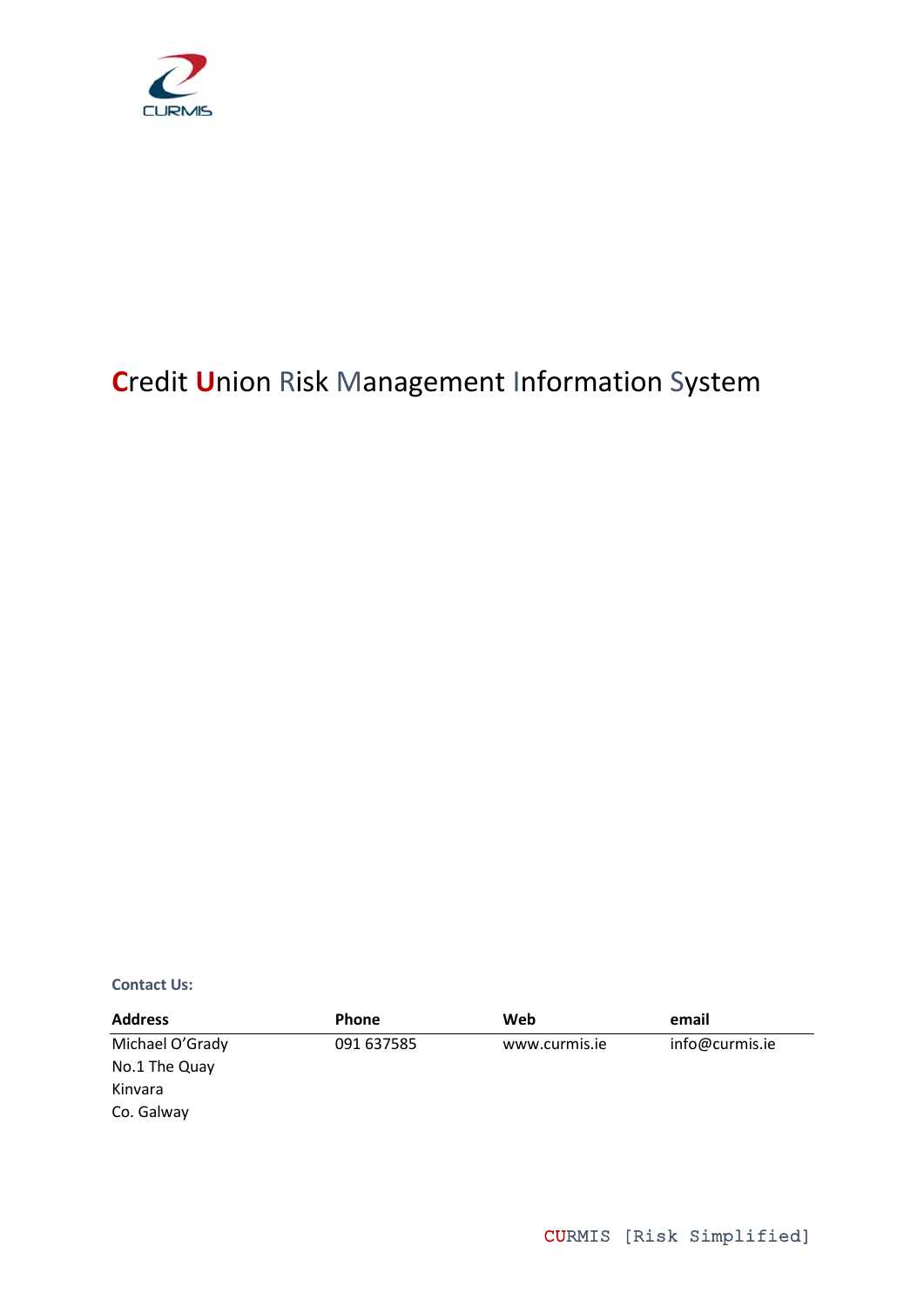## A Survey of Irish Credit Unions

## Prepared by the Credit Union Advisory Committee<sup>1</sup>

# Discussion document DD Nº 16-002 April 2016

<u>.</u>

<sup>&</sup>lt;sup>1</sup> The Credit Union Advisory Committee (CUAC) is a statutory committee, established under Section 180 of the Credit Union Act 1997. Its primary task is to advise the Minister for Finance on credit union matters. The members of CUAC are Professor Donal McKillop (Chair), Ms Denise O'Connell and Mr Joe O'Toole.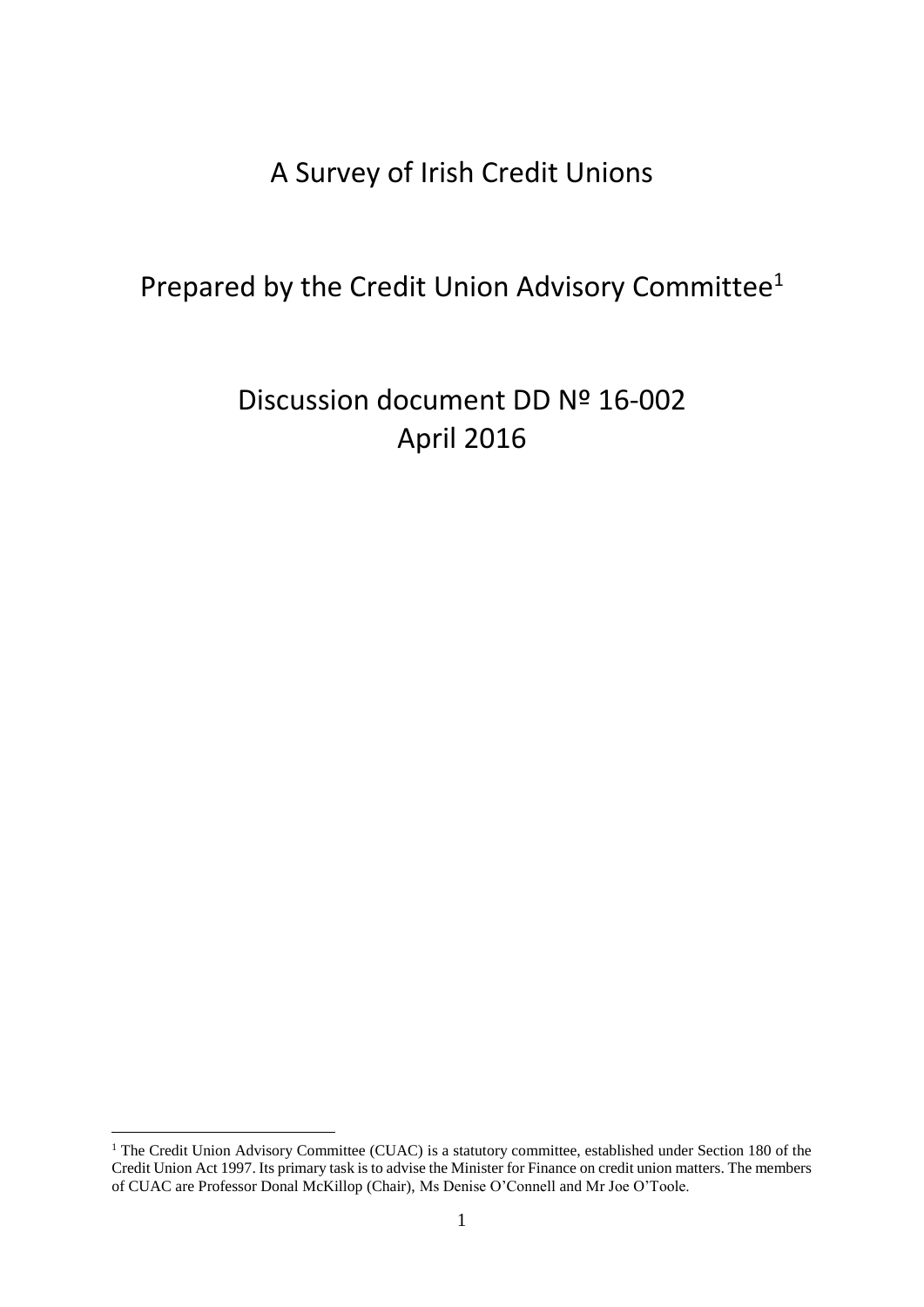### **EXECUTIVE SUMMARY**

### *What is this research about?*

This analysis is based on a survey of credit unions carried out by the Credit Union Advisory Committee (CUAC) between March and June 2015. The objectives of the survey were threefold. First, to obtain information on the well-being of credit unions, the competitive pressures they face and their views on potential challenges going forward. Second, to enable CUAC develop a work schedule centred upon issues important to credit unions. Third, to identify credit unions willing to meet with CUAC to discuss ideas and share views.

### *Who responded to the survey?*

The survey was emailed to 340 credit unions and was completed by 109 credit unions. Eight of the survey returns had very few completed questions and were deleted from the analysis resulting in 101 returns, a completion rate of 30 percent. The survey was completed by a large number of community based credit unions, a disproportionately small number of industrials and a good mix of credit unions by asset size and location (rural/urban). Tables 1 and 2 on page 7 profile credit union returns received, by asset size and by location.

## *Who drives change within credit unions?*

Management and the Board of Directors were viewed as the key drivers of change. Ideally it would be hoped that the importance of these two bodies is reflective of management being critical in the day-to-day operations of the credit union and the board being key to strategic planning coupled with oversight, control and monitoring of management. Table 3 on page 8 profiles the bodies which credit unions believe to be the primary drivers of change in their own credit union.

## *What are the developmental constraints faced by credit unions?*

The survey detailed 21 potential developmental constraints and asked for each to be assessed. A majority of credit unions identified significant problems in a range of areas. The top seven developmental constraints, in order of importance, were *technology for service delivery, attracting and retaining young members, leadership within the respondent's credit union, Central Bank restrictions, the regulatory framework, economic conditions* and *marketing.* These constraints are set out in order of importance in Table 4 on page 10.

## *How have the financial conditions faced by your credit union changed?*

To obtain a view on how credit unions consider financial conditions might change in the short to medium term, participants were asked to consider their credit union's income and expenditure three years ago (2012), now (2015) and expected in three years' time (2018). The survey revealed that over the last three years credit unions have faced a reduction in the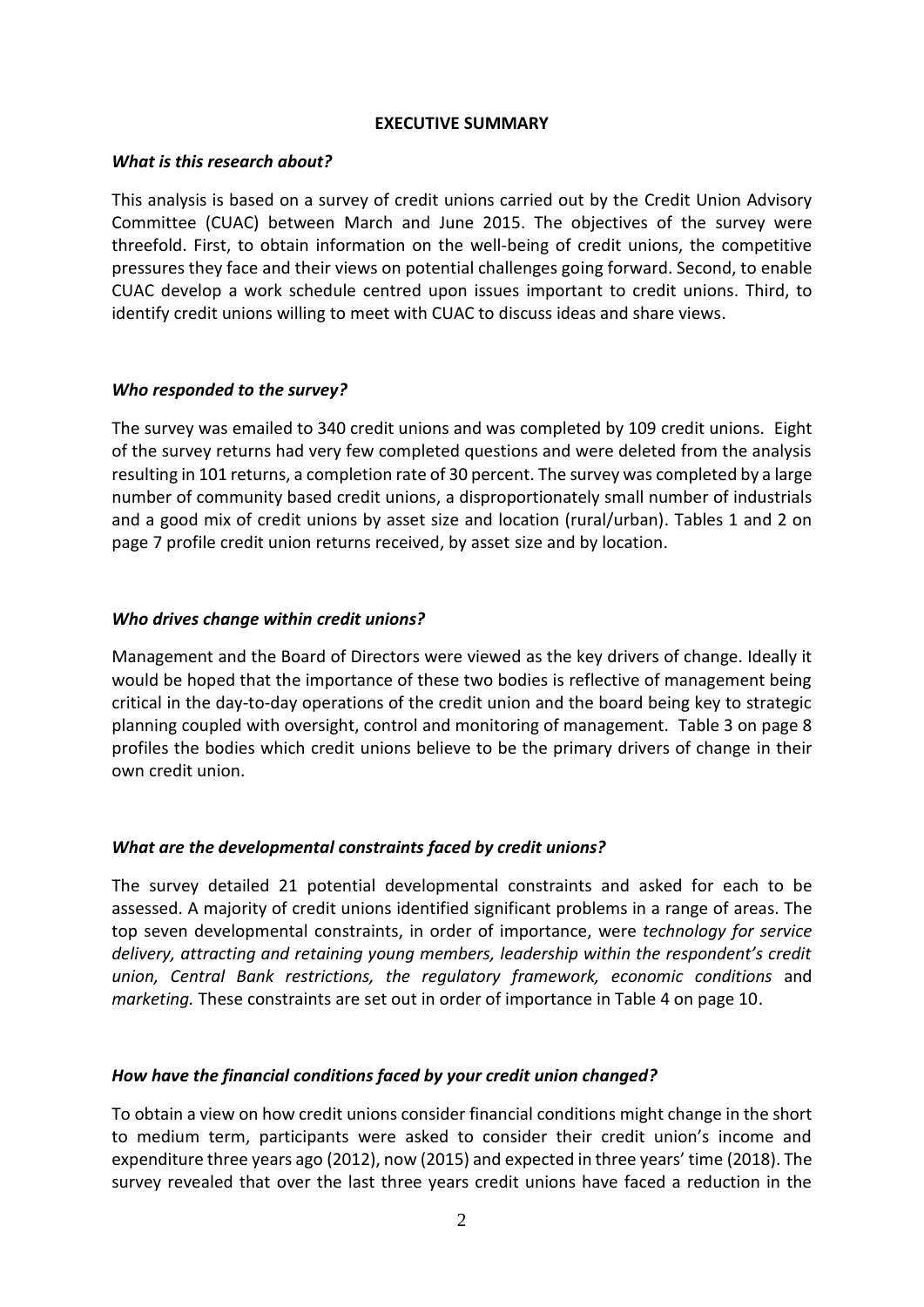share of income from loans. However, over the next three years they expect the share of income from loans to increase and contribute 62.6% of all income by 2018. The most noticeable change in expenditure is with respect to bad debt provisions and loan write-offs. In 2012 this component contributed 31.9% of total expenditure but by 2015 had fallen to 13.5%. A more modest rate of decline to 11.7% is expected by 2018. Table 5 on page 13 provides information on credit union income and expected income over 3 separate periods, while Table 6 on page 14 shows expenditure and expected expenditure over the same 3 periods.

## **From whom do credit unions face the greatest competitive pressure?**

The survey detailed seven potential competitors to credit unions and requested that the degree of competition from each competitor be assessed as it currently stands (Table 7 page 15) and as expected in three years' time (2018) (Table 8 page 15). At present, most competitive pressure stems from retail banks followed by doorstep lenders and then credit card companies. By 2018 it is expected that the greatest degree of competition again will come from retail banks, doorstep lenders and credit card companies. However, there is also an expectation that competition from internet money lenders and other credit unions will become much more pronounced.

## **Will products and services offered by your credit union change over the next three years?**

Almost all respondents believed that it was either extremely likely or quite likely that their credit union would offer a wider range of products and services by 2018. A number of the larger credit unions suggested this would be through provision of banc assurance products such as life insurance, serious illness and pension related products. Basic banking services including current account services with direct debits and standing orders plus debit card and credit card provision were also commonly highlighted. A significant number of credit unions detailed new loan products, including mortgages, either by the credit union itself or provided by a central agency, longer term secured loans and loans to small and medium-sized enterprises (SMEs). Table 9 on page 17 details credit union expectations for 2018.

## **Will the use of information and communications technology (ICT) by your credit union change over the next three years?**

Almost all respondents believed that it was either extremely likely or quite likely that the manner in which their credit union uses ICT will have changed significantly by 2018. Many credit unions focused on an increase in the use of electronic funds transfer (EFT) and on-line banking, including smart phone banking solutions. A large number highlighted technology to enable specific on-line services such as on-line loan applications, balance enquiries, direct debits and bill payments. A further strand of responses centered upon ICT's use in marketing. Some respondents focused upon technology's role in network management including security and business continuity. Table 10 on page 21 provides a snapshot of current ICT usage.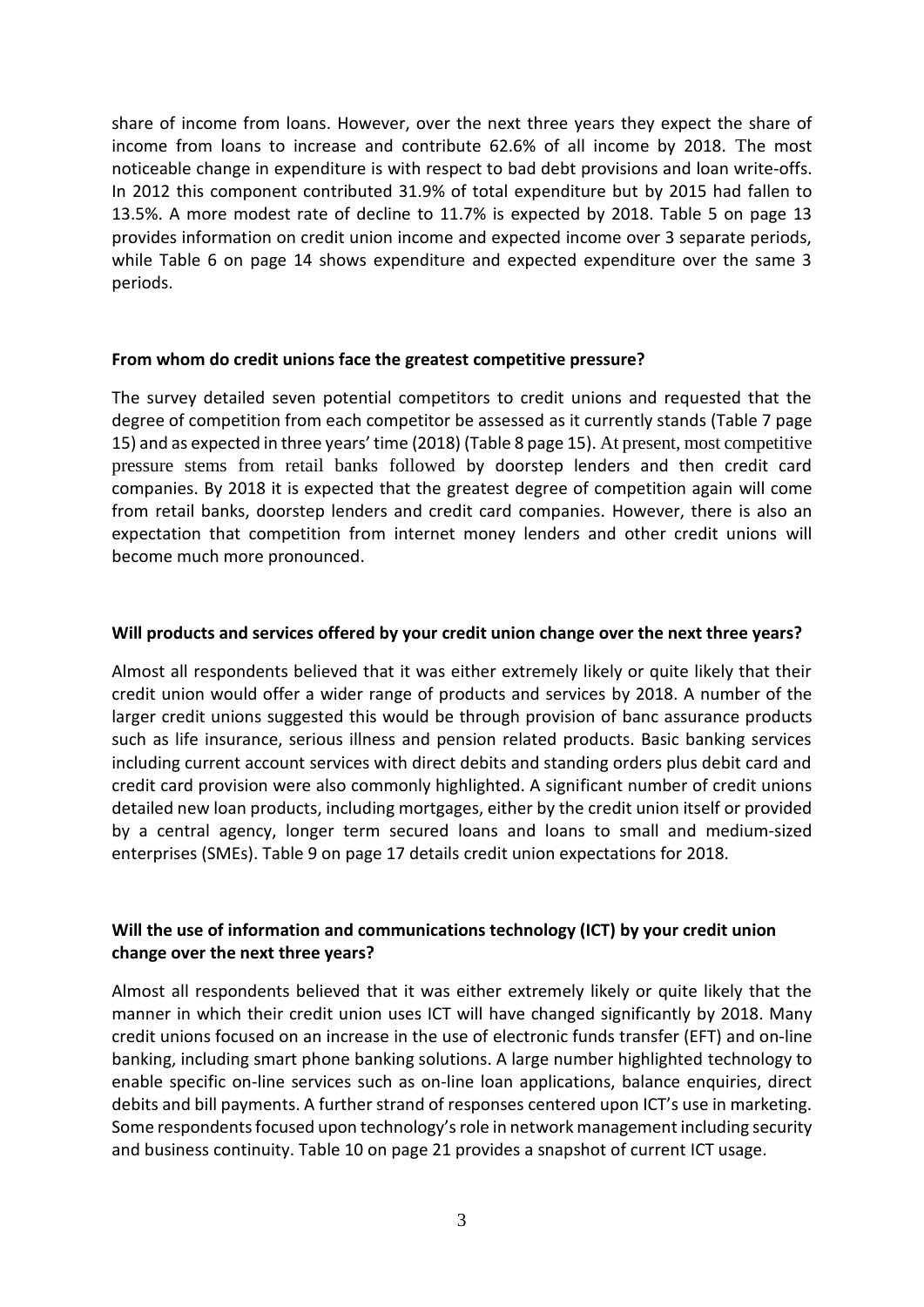## **Do credit unions do much on-line business with members?**

Credit unions appear to do a relatively small amount of business on-line. Only 12% of credit unions have more than 20% of members doing **some** business on-line. Approximately 26% of credit unions have less than 2% of members doing **some** on-line business. Industrial credit unions tended to do most on-line business with members. One industrial credit union had almost 90% of members transacting some business on-line. Figure 1 - a pie chart on page 22 clearly shows the percentage of members conducting business on-line with credit unions.

## **Do credit unions have email addresses for members?**

Only 12% of credit unions had an email contact for more than 40% of members with 19% having an email address for less than 5% of their members. Industrial credit unions tended to have the greatest percentage of members' email addresses. One industrial credit union had email contacts for 80% of members with another having contacts for 60%. Interestingly, those credit unions that had the greatest percentage of email contacts for members were also those credit unions undertaking the greatest percentage of business on-line with members. Figure 2 - a pie chart on page 23 clearly shows the percentage of members for which the credit union has an e-mail address.

## **What issues would you wish CUAC to investigate?**

This was an open ended question and in consequence the responses were extremely varied. The following are the broad themes, ordered in terms of the number of suggestions, which credit unions wanted CUAC to consider: (i) products and services, (ii) regulation and compliance, (iii) function and role of the Central Bank, (iv) a review of the sector, (v) volunteers and management, (vi) mergers and amalgamations, (vii) the role of CUAC, (viii) function and role of trade associations, and (ix) credit union ethos, image and membership.

## **Would representatives from your credit union wish to meet with CUAC?**

Respondents were asked whether directors and management would wish to meet with CUAC over the course of its term of office. These meetings would be used to share views on the development of the credit union movement. Eighty-five credit unions were agreeable to meeting with CUAC, three indicated that they were not and 13 indicated that they didn't know.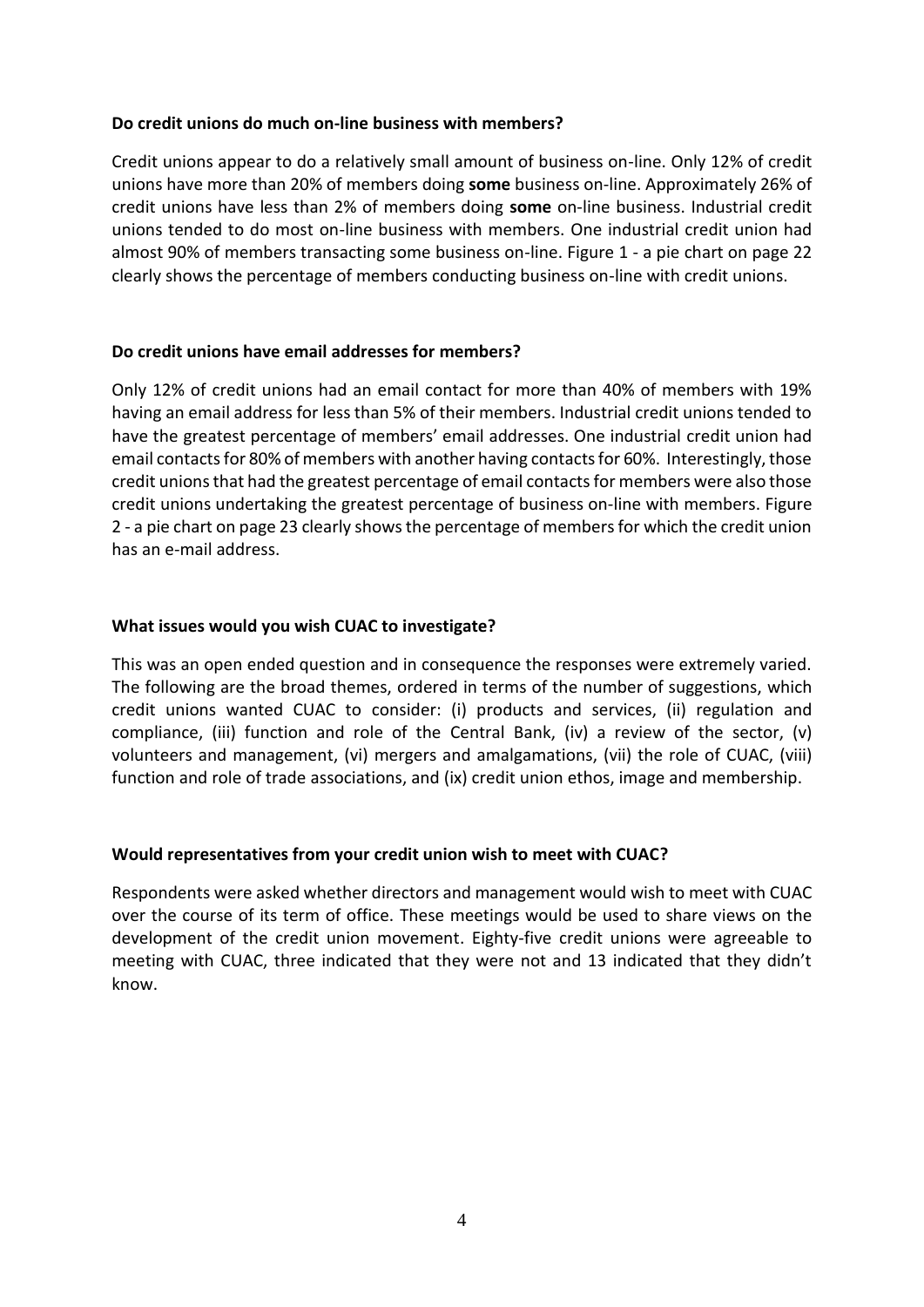## **Table of Contents**

| 1. |                | Introduction                                     | 6  |
|----|----------------|--------------------------------------------------|----|
| 2. |                | Profile of Credit Unions Completing Survey       | 6  |
| 3. |                | Drivers of Change                                | 7  |
| 4. |                | <b>Developmental Constraints</b>                 | 9  |
| 5. |                | <b>Financial Conditions</b>                      | 12 |
| 6. |                | Competition                                      | 14 |
| 7. |                | Going Forward                                    | 16 |
|    | 7.1            | Going Forward - Loan Book Growth                 | 17 |
|    | 7.2            | Going Forward - Products and Services            | 18 |
|    | 7.3            | Going Forward - The Cost Base                    | 19 |
|    | 7.4            | Going Forward - ICT                              | 20 |
|    |                | 8. Future Research Agenda                        | 24 |
|    | 8.1            | <b>Responses: Products and Services</b>          | 25 |
|    | 8.2            | <b>Responses: Regulation and Compliance</b>      | 25 |
|    | 8.3            | Responses: Function and Role of the Central Bank | 25 |
|    | 8.4            | Responses: Sector Review                         | 26 |
|    | 8.5            | <b>Responses: Volunteers and Management</b>      | 26 |
|    | 8.6            | Responses: Mergers and Amalgamations             | 26 |
|    | 8.7            | Responses: The Role of CUAC                      | 26 |
|    | 8.8            | Responses: Function and Role of Trade Bodies     | 27 |
|    | 8.9            | Responses: Ethos, Image and Membership           | 27 |
|    | 8.10           | Responses: Miscellaneous                         | 27 |
| 9. |                | <b>Engagement with CUAC</b>                      | 27 |
|    |                | 10. Concluding Comments                          | 28 |
|    | 11. References |                                                  | 28 |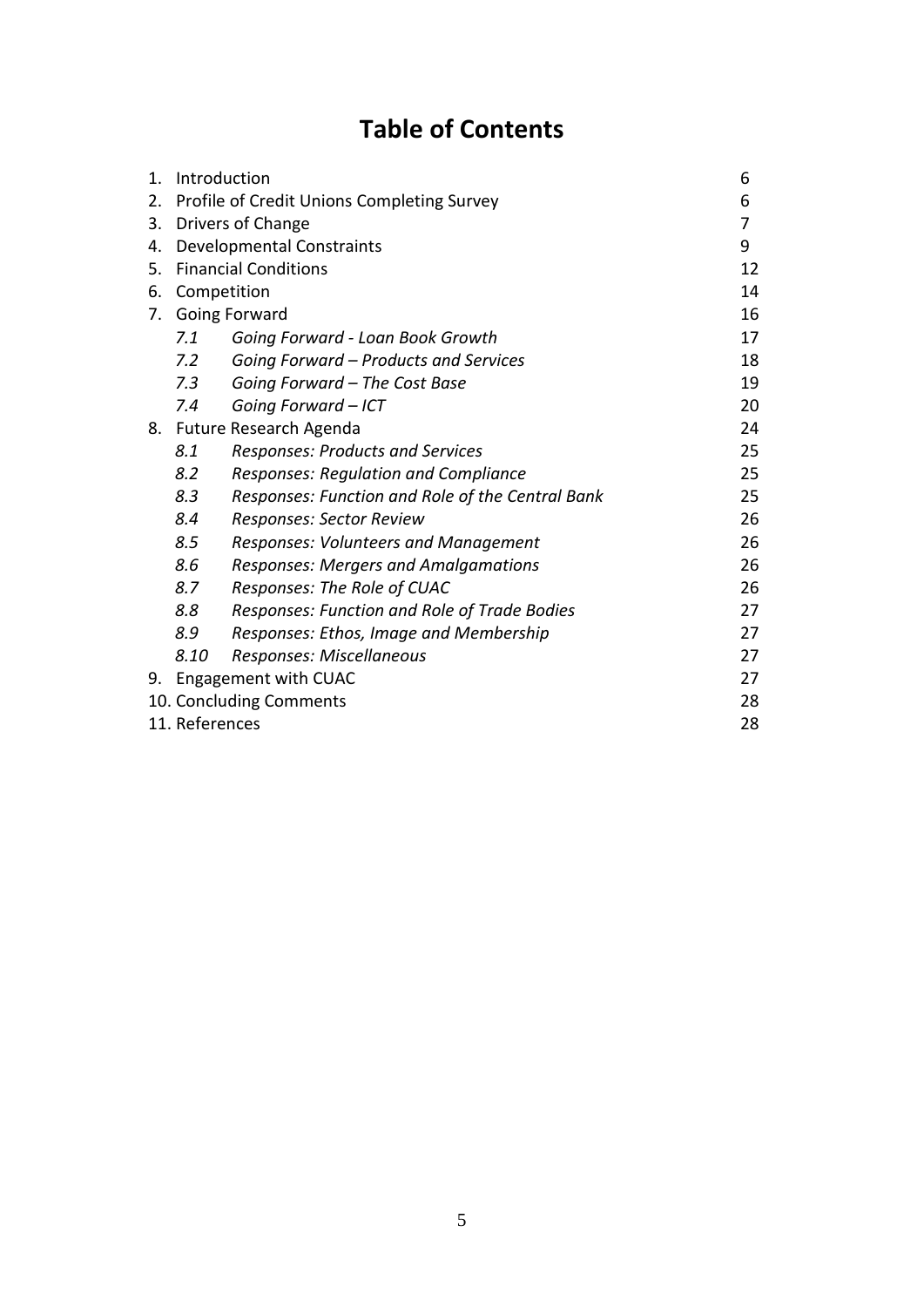#### **1. Introduction**

This analysis is based on a survey of credit unions carried out by the Credit Union Advisory Committee (CUAC) between March and June  $2015<sup>2</sup>$  The objectives of the survey were threefold. First, to obtain information on the well-being of credit unions, the competitive pressures they face and their views on potential challenges going forward. Second, to enable CUAC develop a work schedule centred upon issues important to credit unions. Third, to identify credit unions willing to meet with CUAC to discuss ideas and share views.

It was estimated that the survey would take approximately 30 minutes to complete. The credit union could choose to have the survey completed by either a member of the board or management. In all but two cases the survey was completed by a member of the management team. It was anticipated that there might be some questions that certain credit unions would be unable or unwilling to answer. It was emphasised that credit unions should not feel under any obligation to answer those particular questions. Credit unions were provided with an assurance that the information specific to their credit union would be treated in strict confidence and would only be used by CUAC to create an overview picture of the movement. The survey was emailed to 340 credit unions and was completed by 109 credit unions.<sup>3</sup> Eight of the survey returns had very few completed questions and were deleted from the analysis resulting in 101 usable returns, a survey completion rate of 30 percent.

#### **2. Profile of Credit Unions Completing Survey**

1

In Table 1 an asset breakdown of those credit unions completing the survey is presented. The asset breakdown used is similar to that employed in the Report of the Commission on Credit Unions (2012). Although the analysis which follows will not analyse responses on the basis of asset size, the impact on credit union operations as a consequence of size is an issue which CUAC will return to as part of its future research programme. In Table 2 credit unions completing the survey are profiled in terms of their location. Some 26% of credit unions identify themselves as rural, 37% as urban and 38% as a mix of rural and urban. The analysis

<sup>&</sup>lt;sup>2</sup> CUAC is a statutory committee, established under Section 180 of the Credit Union Act 1997, and its primary task is to advise the Minister for Finance on credit union matters. It has three members, Professor Donal McKillop (Chair), Ms Denise O'Connell and Mr Joe O'Toole.

<sup>&</sup>lt;sup>3</sup> At the commencement of the survey (March 2015) there were 372 registered credit unions. Unfortunately the email addresses of a number of credit unions proved unattainable resulting in the survey being emailed to 340 credit unions.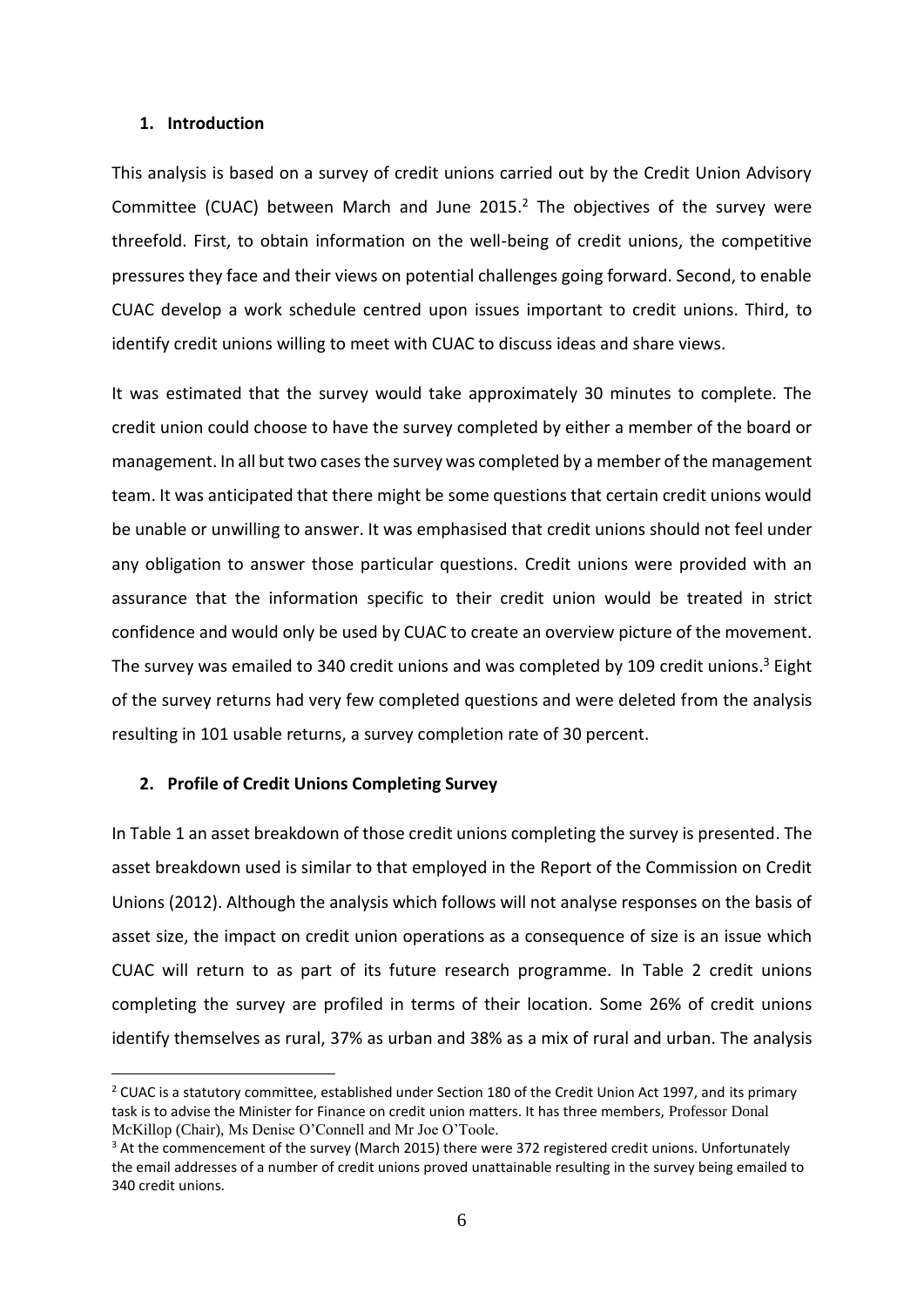which follows does not analyse responses on the basis of location. Again however, the impact of location is an issue which CUAC will consider at a future date. Finally, the majority of responding credit unions, 92 (91%), were classified as having a community based common bond, with 9 (9%) having an industrial common bond. Given the relatively small number of industrial credit unions in the sample it is not possible to compare and contrast results on the basis of common bond type.

Table 1: Profile of Survey Returns (Credit Union Asset Size)

| Asset Size Band                                   | Number (%) |
|---------------------------------------------------|------------|
| Greater than €100m                                | 21 (20.8%) |
| less than €100m but greater than or equal to €60m | 17 (16.8%) |
| less than €60m but greater than or equal to €40m  | 17 (16.8%) |
| less than €40m but greater than or equal to €20m  | 25 (24.8%) |
| less than €20m                                    | 21 (20.8%) |
| Total                                             | 101 (100%) |

## Table 2: Profile of Survey Returns (Credit Union Location)

| Location                                      | Number (%) |
|-----------------------------------------------|------------|
| Mainly Rural                                  | 26 (25.7%) |
| Mainly Urban                                  | 37 (36.7%) |
| Broadly similar split between Urban and Rural | 38 (37.6%) |
| Total                                         | 101 (100%) |

## **3. Drivers of Change**

Credit unions are constantly evolving, influenced by the ever-changing environment within which they operate. Their corporate governance is based around the one member/one vote system and this emphasises that credit unions serve common needs rather than the needs of a handful of individuals. To ensure that credit unions continue to make decisions in the best interest of members it is important that the membership itself exercise their democratic rights. Effective credit union governance depends on the willingness of members to exercise their rights of ownership to express their views to the board of directors and to hold them accountable for the progress of the credit union. In Table 3 the opportunity is taken to profile the bodies which credit unions believe to be the primary drivers of the change process in **their** credit union. Respondents were asked to rank the bodies in terms of their relative importance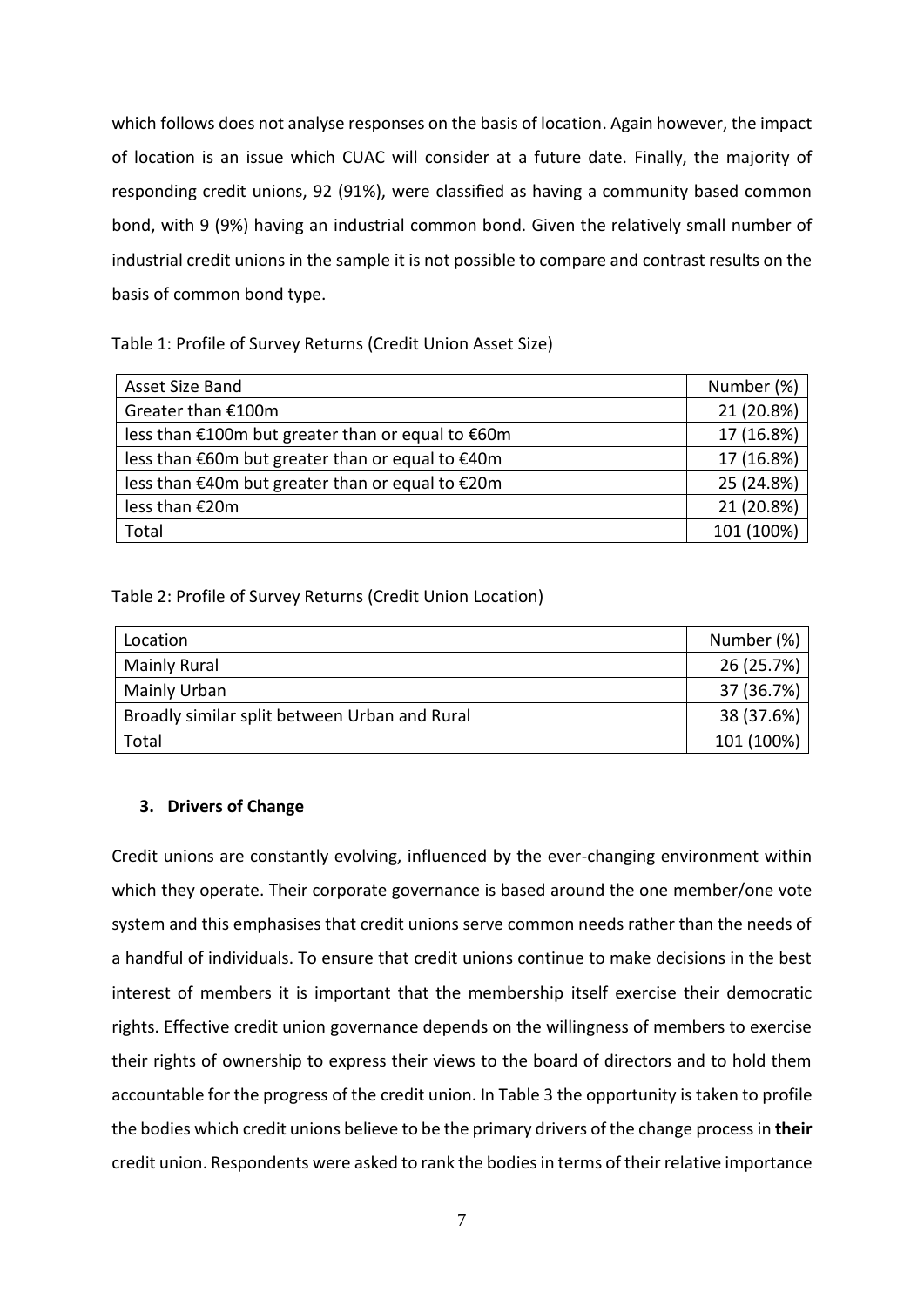in driving change (1 being the most important and 6 being the least important). To ease the readability of Table 3 we have grouped the findings as follows (very important – rank 1 and 2; moderately important – rank 3 and 4; not important rank 5 and 6).

|                                   | Verv        | Moderately  | Not         | Total      |
|-----------------------------------|-------------|-------------|-------------|------------|
|                                   | Important   | Important   | Important   | Responses  |
| Organisation                      | Rank 1 or 2 | Rank 3 or 4 | Rank 5 or 6 |            |
|                                   | (%)         | (%)         | (%)         | Number (%) |
|                                   |             |             |             |            |
| <b>Credit Union Management</b>    | 86%         | 14%         | 0%          | 101 (100%) |
| <b>Board of Directors</b>         | 75%         | 24%         | 1%          | 101 (100%) |
| <b>Members</b>                    | 14%         | 62%         | 24%         | 101 (100%) |
| <b>Registrar of Credit Unions</b> | 26%         | 65%         | 9%          | 101 (100%) |
| <b>Trade Associations</b>         | 0%          | 18%         | 82%         | 101 (100%) |
| <b>Credit Union Restructuring</b> | 2%          | 18%         | 80%         | 101 (100%) |
| Board (ReBo) <sup>4</sup>         |             |             |             |            |
|                                   |             |             |             |            |

Table 3: Drivers of change

Table 3 highlights the importance of management and the board as drivers of change in the respondent's credit union. Management achieved a rank of 1 or 2 by 86% of respondents while the Board of Directors achieved a rank of 1 or 2 by 75% of respondents. Ideally it would be hoped that the importance of these two bodies is reflective of management being critical in the day-to-day operations of the credit union and the board being key to strategic planning coupled with oversight, control and monitoring of management. In terms of the other extreme, that of not being important as a driver of change, it appears that trade associations and ReBo are not considered important by a large number of respondents, 82% and 80% respectively. The Registrar of Credit Unions is viewed as moderately important by a sizeable number of respondent, 65%. This is perhaps unsurprising given new legislation and the increase in regulation and supervisory audits over the course of the last three years.<sup>5</sup>

<u>.</u>

<sup>4</sup> The Credit Union Restructuring Board (ReBo) was established in January 2013

<sup>&</sup>lt;sup>5</sup> The Credit Union and Co-operation with Overseas Regulators Act 2012 was enacted on the 19th December 2012.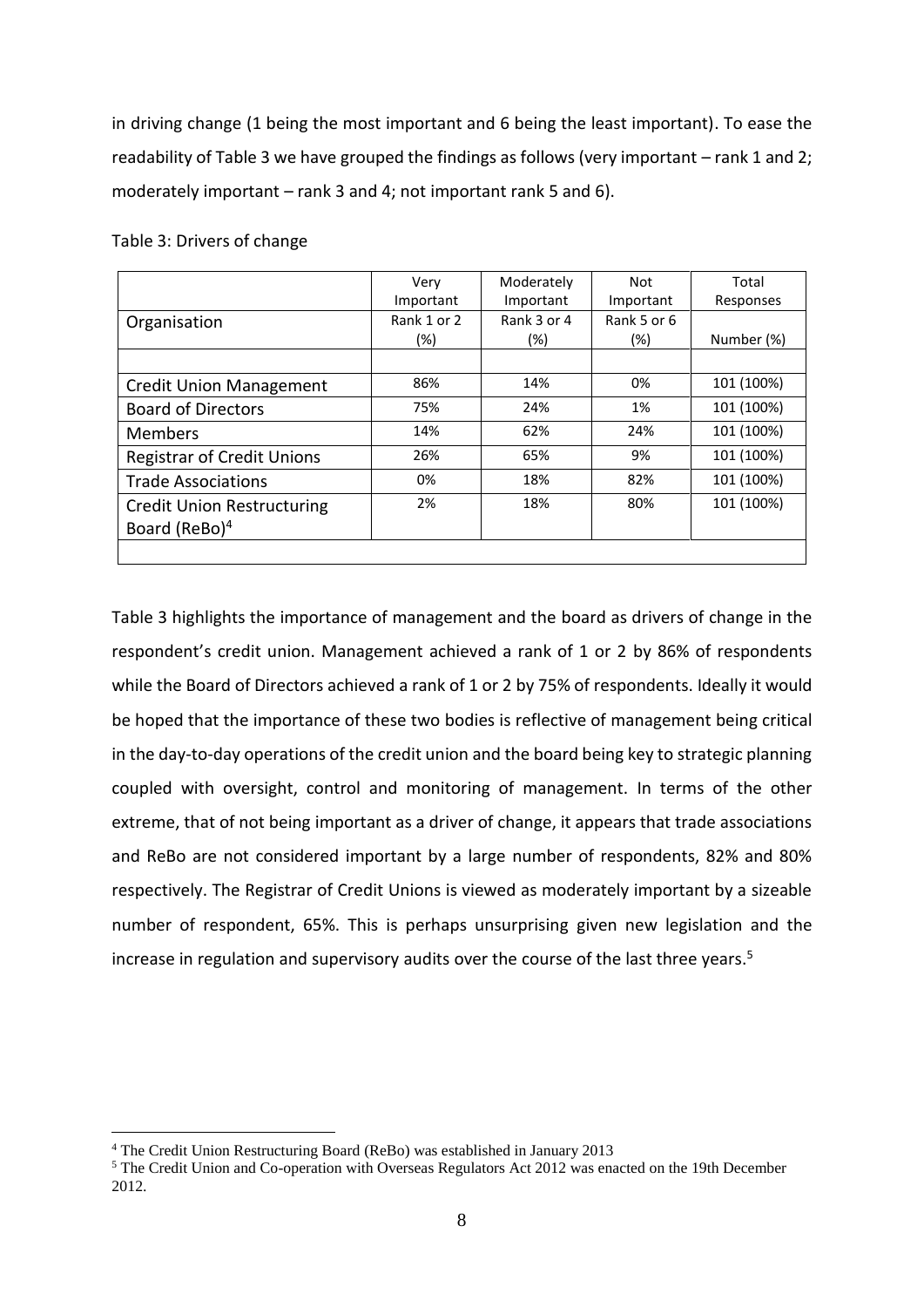#### **4. Developmental Constraints**

The Commission Report (2012) has led to the introduction of new legislation for credit unions and the establishment of ReBo to facilitate amalgamations within the sector. By July 2015, 181 credit unions had voluntarily considered a restructuring project and ReBo had successfully completed 29 mergers involving 67 credit unions (ReBo Communique, July 2015). Irish credit unions primarily lend in the short-term (less than 5 year) personal loan market and the extreme pressures placed on Irish households from the collapse of property prices and subsequent financial austerity measures implemented by the Government has led to a severe and sustained downturn in their primary market (Glass, et al. 2014). This in turn has revealed significant weakness in the Irish credit union business model with for example average loans to asset ratios falling from 52% in 2008 to 28% in 2015. Set against this backdrop the survey detailed 21 potential developmental constraints on credit unions and requested that each potential constraint should be assessed on a five-point scale – (i) extremely important, (ii) quite important, (iii) moderately important, (iv) little importance, (v) not important. To ease the readability of the tabular information detailed in Table 4 we have combined the last two categories (little importance and not Important) and we have also ranked the developmental constraints in terms of the number of respondents identifying the constraint as extremely important.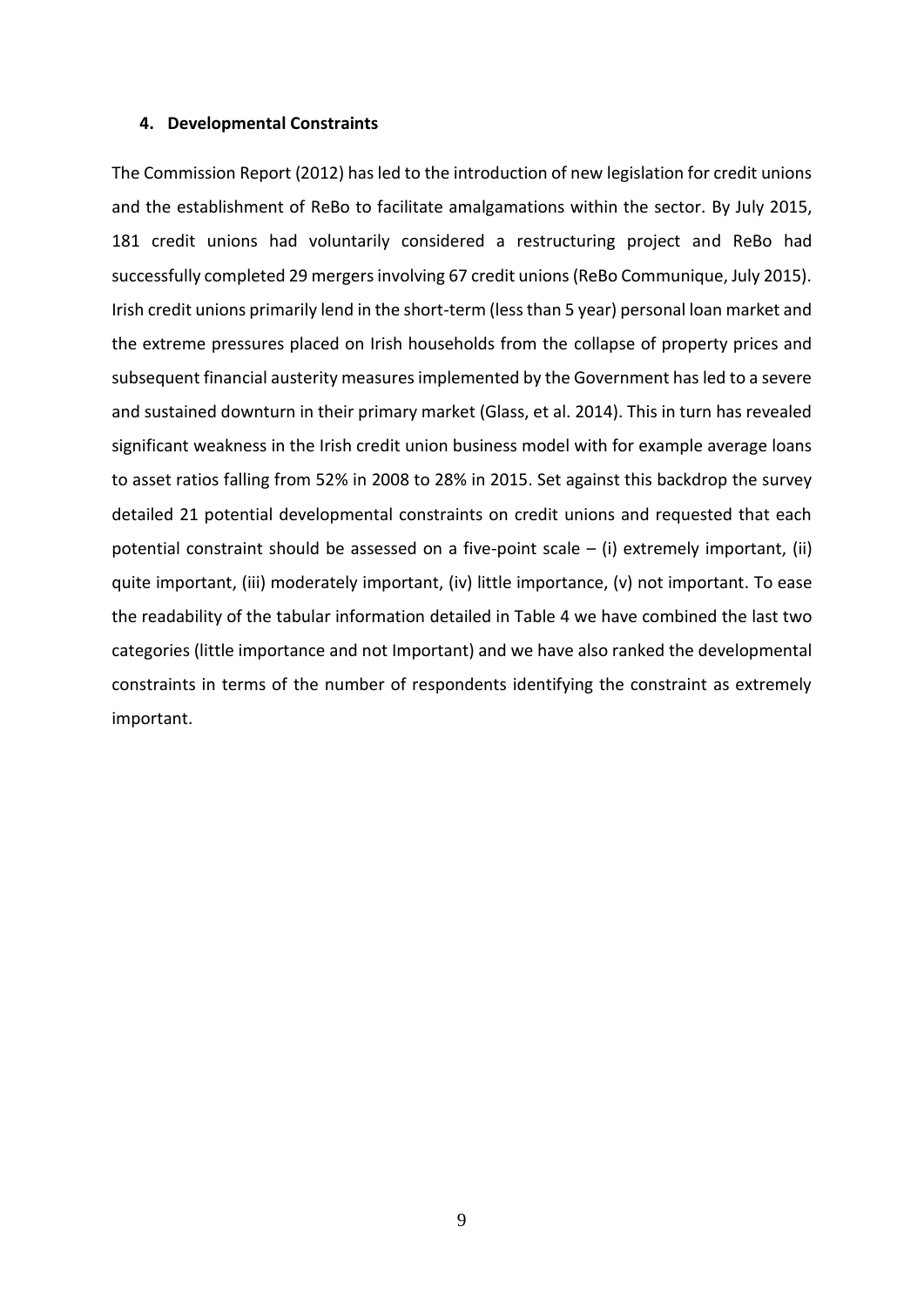| Rank           | Potential constraints on<br>development of your credit union | Extremely<br>important | Quite<br>important | Moderately<br>important | Little<br>importance<br>and Not<br>important | Number     |
|----------------|--------------------------------------------------------------|------------------------|--------------------|-------------------------|----------------------------------------------|------------|
| $\mathbf{1}$   | Technology for service delivery                              | 60%                    | 32%                | 7%                      | 1%                                           | 101 (100%) |
| $\overline{2}$ | Attracting and retaining young<br>members                    | 57%                    | 33%                | 10%                     | 0%                                           | 101(100%)  |
| $\overline{3}$ | Leadership within your credit<br>union                       | 53%                    | 19%                | 16%                     | 12%                                          | 101(100%)  |
| $\overline{4}$ | <b>Central Bank Restrictions</b>                             | 50%                    | 19%                | 13%                     | 18%                                          | 101(100%)  |
| 5              | <b>Regulatory Framework</b>                                  | 50%                    | 32%                | 14%                     | 4%                                           | 101(100%)  |
| 6              | <b>Economic conditions</b>                                   | 49%                    | 41%                | 9%                      | 1%                                           | 101(100%)  |
| $\overline{7}$ | Marketing                                                    | 47%                    | 27%                | 23%                     | 3%                                           | 101(100%)  |
| 8              | <b>Registrar of Credit Unions</b><br>(Central Bank)          | 44%                    | 33%                | 16%                     | 7%                                           | 101(100%)  |
| 9              | Leadership at movement level                                 | 43%                    | 33%                | 15%                     | 9%                                           | 101(100%)  |
| 10             | Legislative Environment                                      | 41%                    | 38%                | 17%                     | 4%                                           | 101(100%)  |
| 11             | Lack of product and service<br>demand by members             | 39%                    | 34%                | 22%                     | 6%                                           | 101(100%)  |
| 12             | Credit union image                                           | 38%                    | 37%                | 16%                     | 9%                                           | 101(100%)  |
| 13             | Limited product and service<br>offerings                     | 32%                    | 46%                | 16%                     | 6%                                           | 101(100%)  |
| 14             | Training                                                     | 31%                    | 32%                | 24%                     | 13%                                          | 101(100%)  |
| 15             | Volunteers with appropriate<br>skills                        | 27%                    | 36%                | 20%                     | 17%                                          | 101(100%)  |
| 16             | Competition from other<br>financial providers                | 23%                    | 47%                | 28%                     | 2%                                           | 101(100%)  |
| 17             | Limited provision of centralized<br>services                 | 23%                    | 44%                | 19%                     | 14%                                          | 101(100%)  |
| 18             | Common bond                                                  | 21%                    | 23%                | 38%                     | 18%                                          | 101(100%)  |
| 19             | Age profile of members                                       | 21%                    | 40%                | 27%                     | 12%                                          | 101(100%)  |
| 20             | Credit union size                                            | 17%                    | 39%                | 29%                     | 15%                                          | 101(100%)  |
| 21             | Quality of premises                                          | 4%                     | 23%                | 33%                     | 40%                                          | 101(100%)  |

### Table 4: Potential Constraints on Development of Respondent's Credit Union

Based on the number of respondents highlighting a developmental constraint as extremely important it is apparent from Table 4 that the top three constraints are to a large degree under the control of the credit union itself and consequently could be considered as internal constraints. The dominant concern is that of *technology for service delivery* (60% of respondents highlighted this constraint as extremely important). Technological progress is often cited as the main, if not the most important, driver of change in the financial services industry. Worldwide, information and communications technology (ICT) utilization has been linked with the advancement and success of financial intermediaries. ICT developments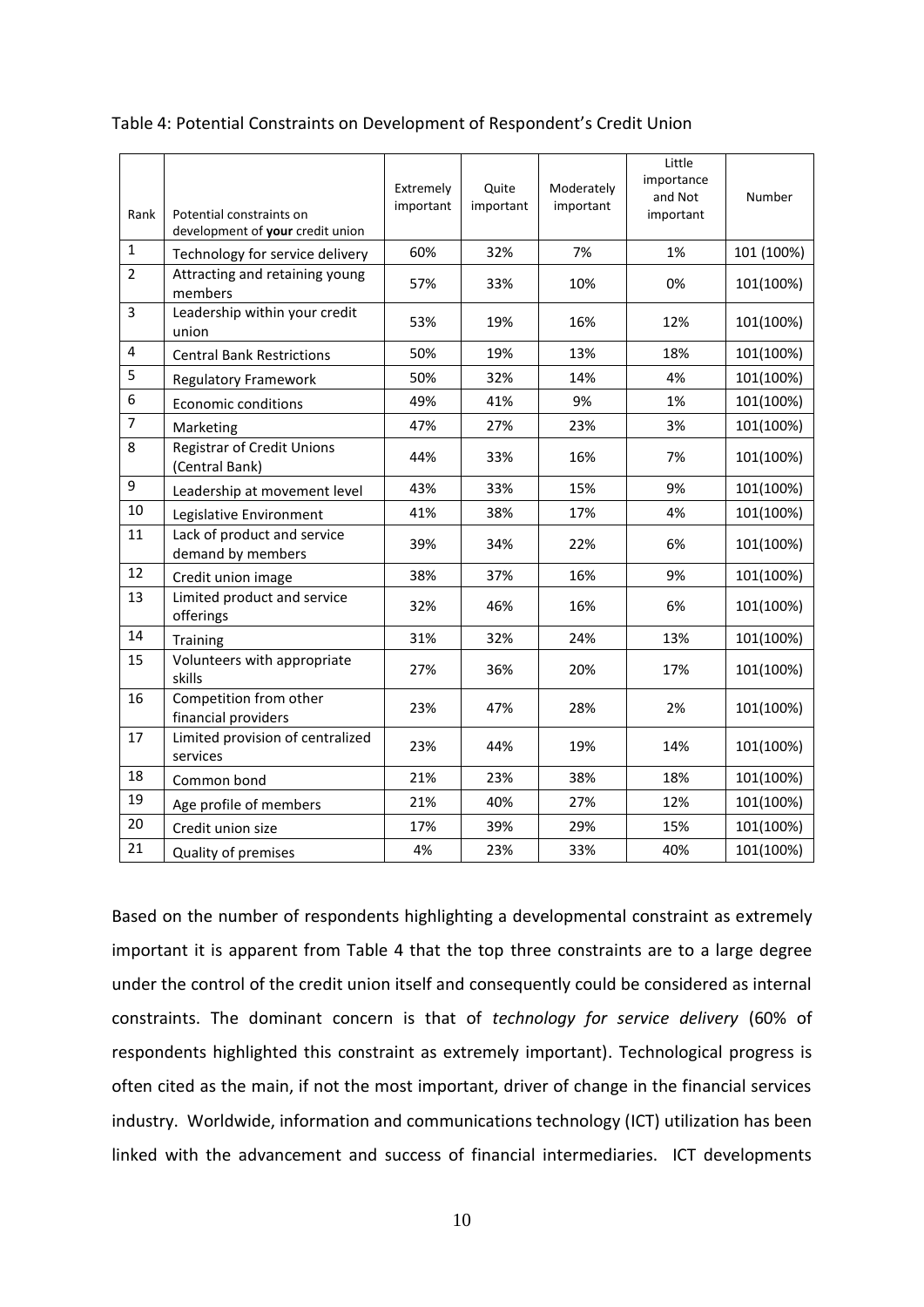affect financial services in two main ways. First, they contribute to reducing costs associated with the management of information (collection, storage, processing and transmission), mainly by substituting paper-based and labour-intensive procedures with automated processes. Second, they alter the ways in which customers have access to services and products with the trend increasingly moving towards the automation of distribution channels through the internet and smart phones. Engagement with ICT has also led in many cases to improvements in profitability of financial services companies primarily via increased revenues from service charges, or through lower processing costs (Hernando and Nieto, 2007; De Young et al., 2007, McKillop and Quinn, 2015). A question which arises for credit unions is whether they have the scale necessary to put in place a technology solution by themselves or whether a group approach is required.

*Attracting and retaining young members* was ranked second in terms of the extremely important categorisation (57% of respondents highlighted this constraint as extremely important). Young members are the future of credit unions and are necessary for the continued viability of credit unions. Young members are at a point in the savings borrowing cycle where they are most likely to be net borrowers. Given that the majority of credit unions are currently significantly under-lent it is not surprising that attracting and retaining young members is viewed to be of high importance. Arguably the concerns about *attracting and retaining young members* and *technology for service delivery* are linked. The young increasingly transact many services, including financial services, by way of technology.

*Leadership within your credit union* was ranked third in terms of the extremely important category. In that most of the surveys were completed by managers one could perhaps conjecture that the issue of concern may be around either the breadth of the management team or perhaps the leadership emanating from the Board of Directors. With respect to the management team, new regulatory requirements necessitate the employment of individuals in new areas such as risk management. The concern may therefore centre on the availability of individuals with such skills sets. With regard to the Board of Directors the concern from management may be that many board members do not have the requisite skill sets. World Council of Credit Unions (WOCCU, 2002) has set out minimum requirements that the majority of directors would be expected to meet. Each board member must be a member of the credit union and capable of the following so that they are an active and effective part of the board:

11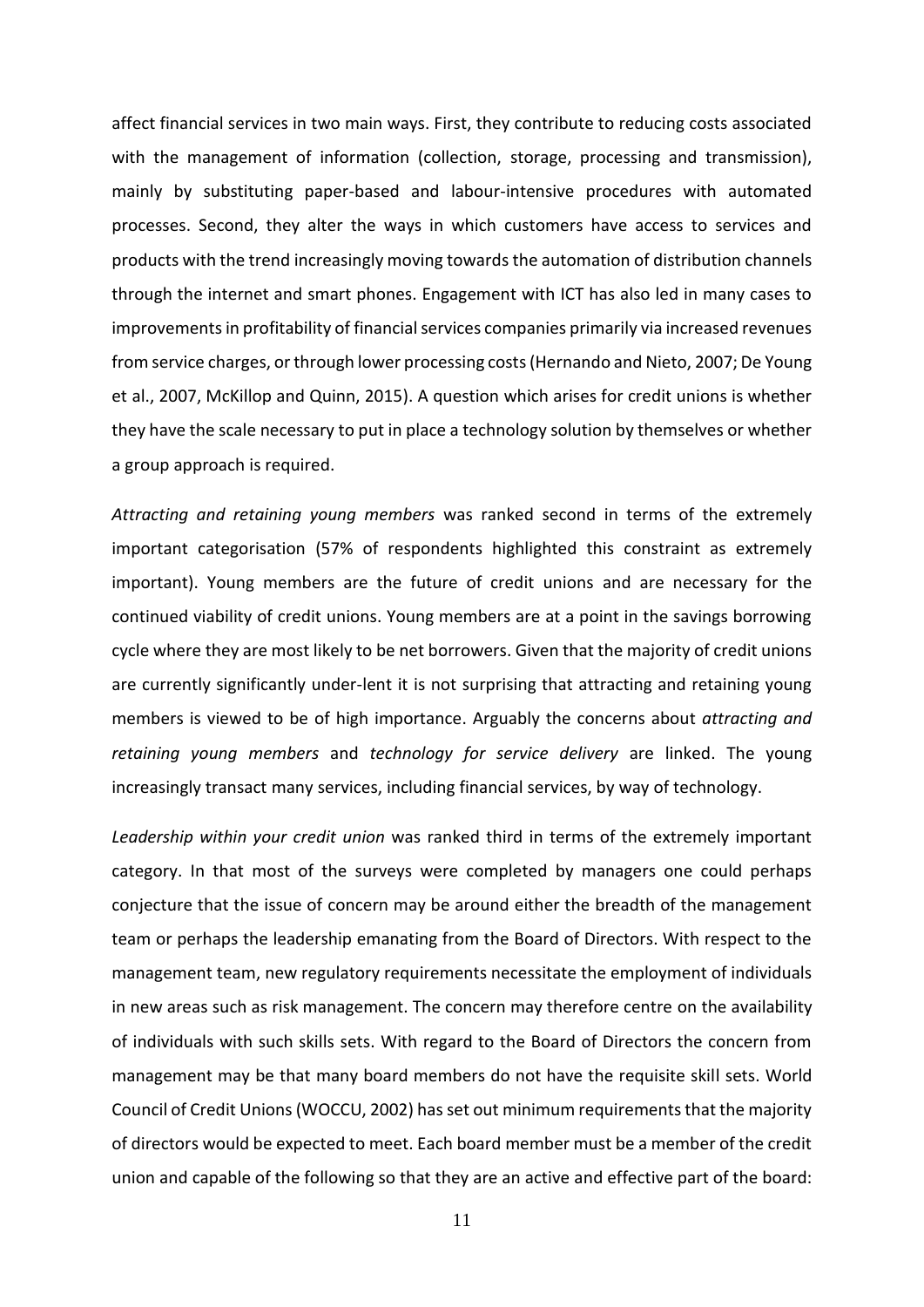ability to read and interpret financial statements; basic understanding of the laws governing the credit union; knowledge of risk measurement and effective management; knowledge of and a commitment to the credit union philosophy; familiarity with asset liability management; familiarity with lending and collections; familiarity with marketing concepts; ability to work as part of a team; ability to commit enough time to successfully complete all required duties and responsibilities; and strong oral communications skills.

Six of the next seven concerns highlighted as extremely important could be considered external constraints on credit union development. One relates to economic conditions and this is to be expected given that the adverse economic conditions faced by all credit unions in recent times have placed significant pressures on many of them. Four external constraints relate to regulation, legislation, restrictions applied by the Central Bank and the role of the Central Bank itself. This can be in part explained by the role that the Central Bank has in the implementation of regulation and the policing of the sector. The other external constraint on development relates to the trade associations. It is difficult to understand why so many credit union respondents should identify this as an extremely important concern as the activities and services provided by the trade associations would be unlikely to place a constraint on development. Perhaps the issue relates to the expectations that credit unions have of their trade body in terms of service provision and at present they may expect more. The seventh constraint on development was that of marketing. This is in all probability an internal constraint but there is an external element in that some marketing of credit unions is pursued at sectoral level.

The remainder of the potential constraints on development have in each instance less than 40% of respondents identifying the constraint as extremely important. While we have chosen not to comment further on these constraints it is clear that many credit unions consider themselves to have significant problems in many of these areas. Table 4, taken as a whole, emphasises the considerable pressures presently faced by credit unions.

#### **5. Financial Conditions**

In 2006, prior to the financial crisis, there were 425 credit unions with a membership of 2.6 million and assets under their control of €12.8 billion. In 2006 the average cost to income ratio was 50%, loans in arrears over 9 weeks were averaging at 6%, the average dividend rate

12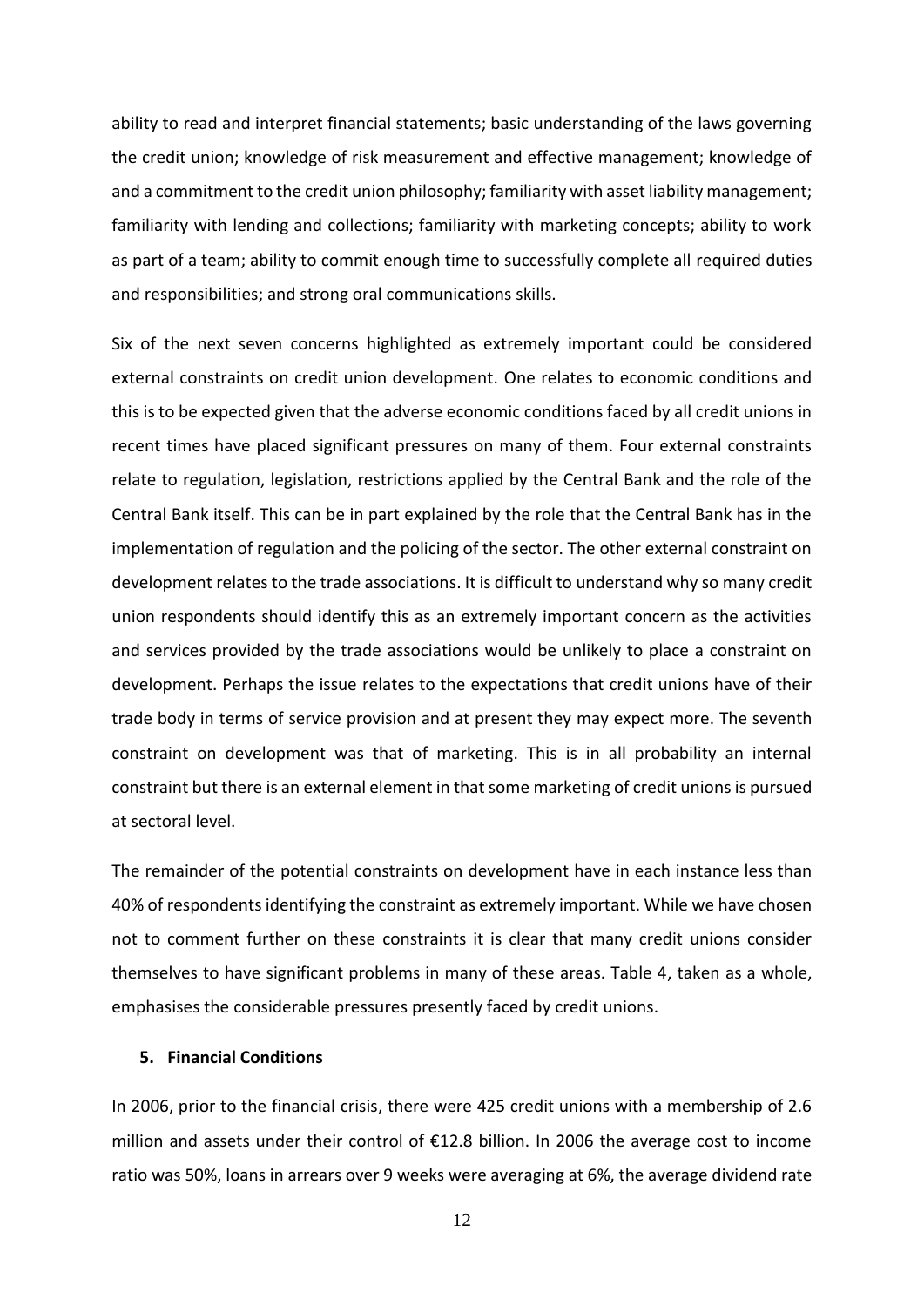was 2.1%, the loan book as a percentage of total assets was 47% and the average return on assets was 3.3%. More recent statistics depict a very different situation. In December 2015 there were 349 credit unions serving 3.1 million members with assets under their control of €15.1 billion. However, the average cost to income ratio was 71%, loans in arrears over 9 weeks were averaging 13%, the average dividend rate was 0.7%, the loan book as a percentage of total assets was 28% and the average return on assets was 1.2% (Central, December 2015).<sup>6</sup>

To obtain a view on how credit unions consider financial conditions might change in the short to medium term, participants were asked to consider their credit union's income and expenditure three years ago, now, and expected in three years' time. Information on income is presented in Table 5 while information on expenditure is detailed in Table 6. This information is averaged across all survey returns.

Table 5: Income Profile

|                             | 2012          | 2015        | 2018           |
|-----------------------------|---------------|-------------|----------------|
| Asset category              | (3 years ago) | (currently) | 3 years' time) |
| Loans                       | 62.0%         | 57.8%       | 65.0%          |
| Investments                 | 35.4%         | 38.3%       | 30.0%          |
| Other products and services | 2.6%          | 3.9%        | 5.0%           |

In Table 5 it can be seen that relative to 2012 credit unions in 2015 obtain a lower percentage of income from loans (57.8% in 2015 compared to 62.0% in 2012) with this then reflected in a commensurate increase in the share of income arising from investments and other products and services. This shift in the percentage balance across these asset categories should also be set in the context that over this period there has been a general decline in total income generated by credit unions due to a reduction in the return available on investments and a fall in the volume of lending.<sup>7</sup> Going forward there appears to be a general expectation that the share of income from loans will increase to 65.0% in 2018. This is positive in that the core business of credit unions is that of loans to members. However to set this expectation in context the share of interest income as a percentage of total income for all credit unions prior

<u>.</u>

<sup>6</sup> This data was provided by the Central Bank of Ireland.

<sup>&</sup>lt;sup>7</sup> Central Bank data (2015) highlights a decline in total income since 2012 -  $\epsilon$ 836m (2012);  $\epsilon$ 752m (2013); €682m (2014). This data was provided by the Central Bank of Ireland.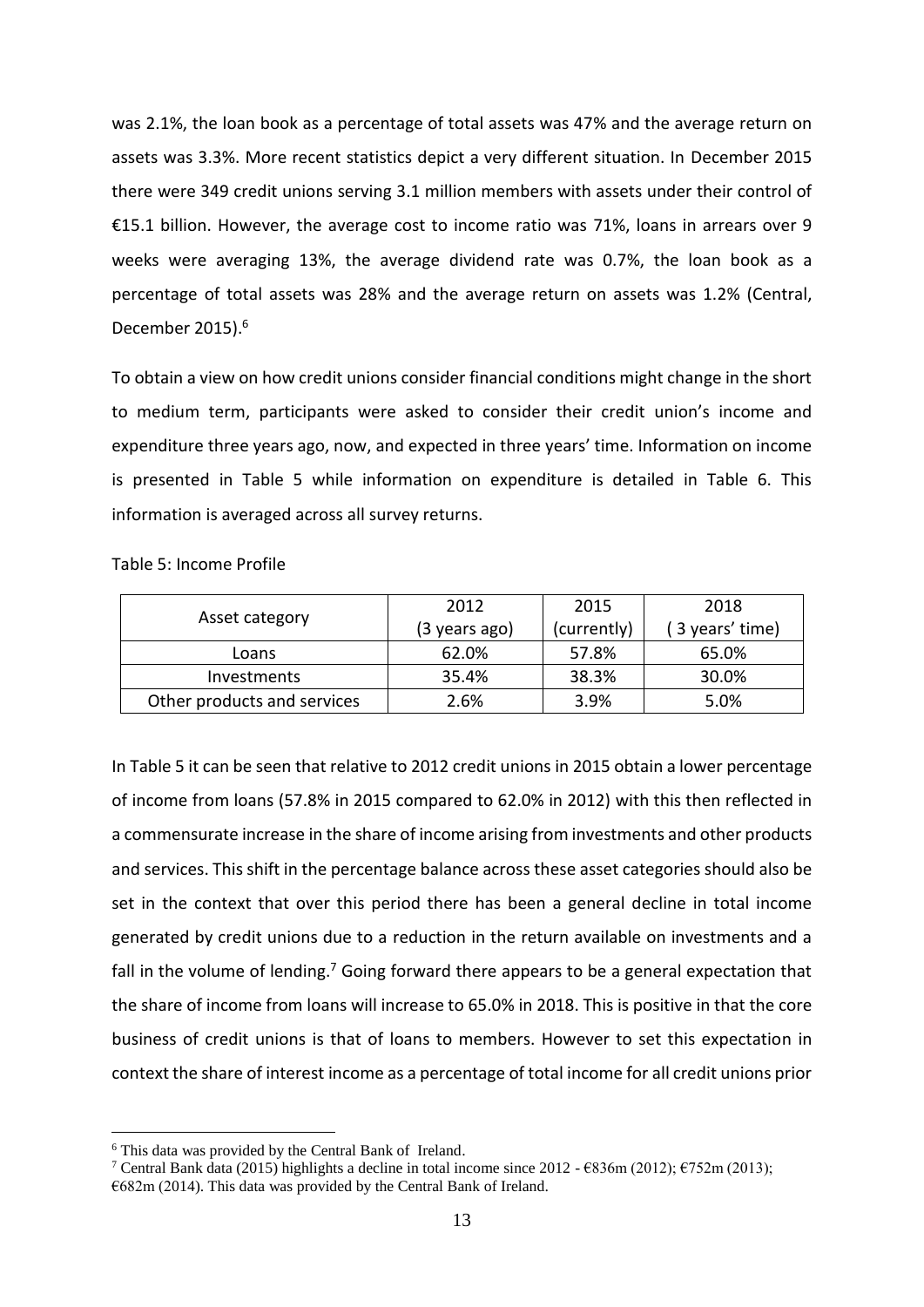to and at the outset of the financial crisis was much higher - 73% (2006); 67% (2007); and 75% (2008).

|  | Table 6: Expenditure Profile |  |
|--|------------------------------|--|
|--|------------------------------|--|

|                           | 2012          | 2015        | 2018           |
|---------------------------|---------------|-------------|----------------|
|                           | (3 years ago) | (currently) | 3 years' time) |
| Wages and salaries        | 25.7%         | 33.2%       | 33.5%          |
| Loan write-off\provisions | 31.9%         | 13.5%       | 11.7%          |
| Insurance (all types)     | 14.9%         | 17.5%       | 18.2%          |
| Marketing costs           | 2.8%          | 4.0%        | 5.9%           |
| Other                     | 24.7%         | 31.8%       | 30.7%          |

In Table 6 the most noticeable change in expenditure is that of the share of bad debt provisions plus loan write-offs. In 2012 this component contributed 31.9% of the total expenditures of the responding credit unions but had fallen sharply to 13.5% by 2015. The decline is expected to continue, but at a more modest rate, with bad debt provisions plus loan write-offs expected to account for 11.7% of expenditure by 2018. There are two further points of note from Table 6. The first is that insurance expenditure as a percentage of total expenditure is expected to continue to rise. The second is that wages and salaries are also expected to capture an increasing share of the expenditure base, rising to 33.5% by 2018. This latter finding emphasises the importance of technology solutions for credit unions.

## **6. Competition**

The survey detailed seven potential competitors to credit unions and requested that the degree of competition from each competitor be assessed on a five-point scale  $-$  (i) extremely high, (ii) high, (iii) moderate, (iv) weak, (v) non-existent. In Table 7 information is detailed on respondents' views on the degree of competition now (2015) while Table 8 profiles respondents' views on the degree of competition expected in three years' time (2018). As previously, we have ranked responses in terms of the number of respondents identifying competition levels as extremely high.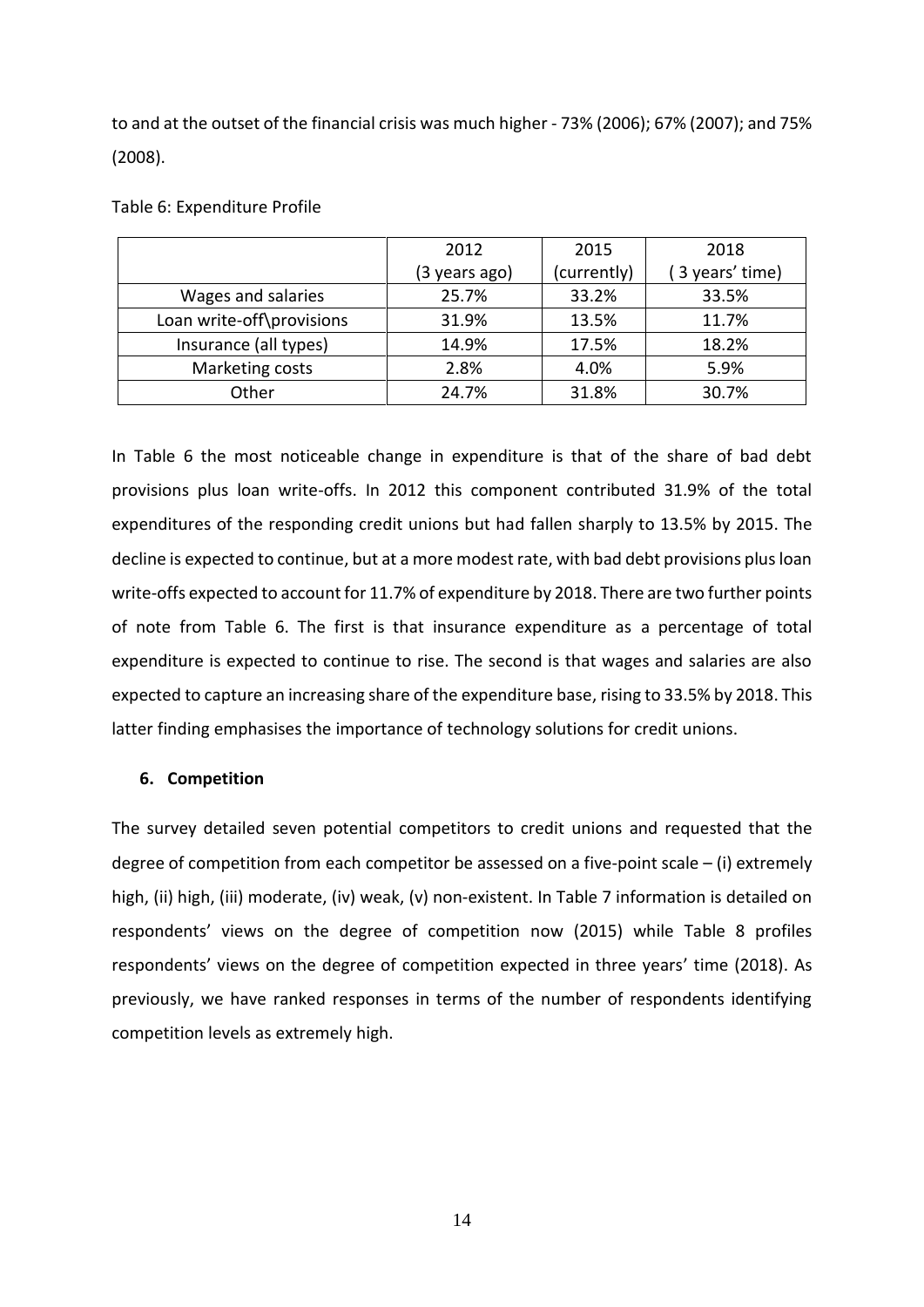| Table 7: Degree of Competition Now (2015) Faced by Credit Unions |  |
|------------------------------------------------------------------|--|
|------------------------------------------------------------------|--|

| Organisation                                     | Extremely<br>High | High | Moderate | Weak | Non-<br>Existent | Total<br>number (%) |
|--------------------------------------------------|-------------------|------|----------|------|------------------|---------------------|
|                                                  |                   |      |          |      |                  |                     |
| <b>Retail Banks</b>                              | 41%               | 47%  | 9%       | 3%   | 0%               | 101 (100%)          |
| Home Collection Loan Agencies (Doorstep Lenders) | 18%               | 26%  | 38%      | 14%  | 4%               | 101 (100%)          |
| <b>Credit Card Companies</b>                     | 12%               | 50%  | 30%      | 8%   | 0%               | 101 (100%)          |
| Internet Money Lenders                           | 5%                | 10%  | 35%      | 36%  | 14%              | 101 (100%)          |
| <b>Other Credit Unions</b>                       | 3%                | 15%  | 45%      | 27%  | 10%              | 101 (100%)          |
| High Cost Retail Stores And Catalogues           | 3%                | 13%  | 42%      | 39%  | 3%               | 101 (100%)          |
| Pawn Shops, Cash Converters                      | 0%                | 6%   | 15%      | 46%  | 33%              | 101 (100%)          |

## Table 8: Degree of Competition Expected by Credit Unions in Three Years' Time (2018)

| Organisation                                     | Extremely<br>High | High | Moderate | Weak | Non-<br>Existent | Total<br>number (%) |
|--------------------------------------------------|-------------------|------|----------|------|------------------|---------------------|
| Retail Banks                                     | 58%               | 36%  | 6%       | 0%   | 0%               | 101 (100%)          |
| Home Collection Loan Agencies (Doorstep Lenders) | 23%               | 50%  | 23%      | 4%   | 0%               | 101 (100%)          |
| <b>Credit Card Companies</b>                     | 20%               | 25%  | 35%      | 15%  | 5%               | 101 (100%)          |
| Internet Money Lenders                           | 18%               | 36%  | 30%      | 14%  | 2%               | 101 (100%)          |
| <b>Other Credit Unions</b>                       | 16%               | 39%  | 26%      | 16%  | 3%               | 101 (100%)          |
| High Cost Retail Stores And Catalogues           | 9%                | 19%  | 44%      | 25%  | 3%               | 101 (100%)          |
| Pawn Shops, Cash Converters                      | 1%                | 6%   | 26%      | 41%  | 26%              | 101 (100%)          |

A number of points emerge from Tables 7 and 8. In the first instance in terms of the ranking of where extreme pressure emanates a similar picture emerges from both tables with the ranking of organisations now (2015) and expected in in three years' time (2018) exactly the same. Credit unions see their main competitors in 2015 and in 2018 as being the retail banks followed by doorstep lenders and then credit card companies. Competition from the other organisations appears more muted. It is also apparent from a comparison of the two tables that credit union respondents expect competitive pressures to increase in the future from all organisations. The most pronounced increase, in terms of the extremely high category, being from the retail banks with 58% of respondents believing that competitive pressure would be extremely high in 2018. Interestingly there is an expectation that competition from internet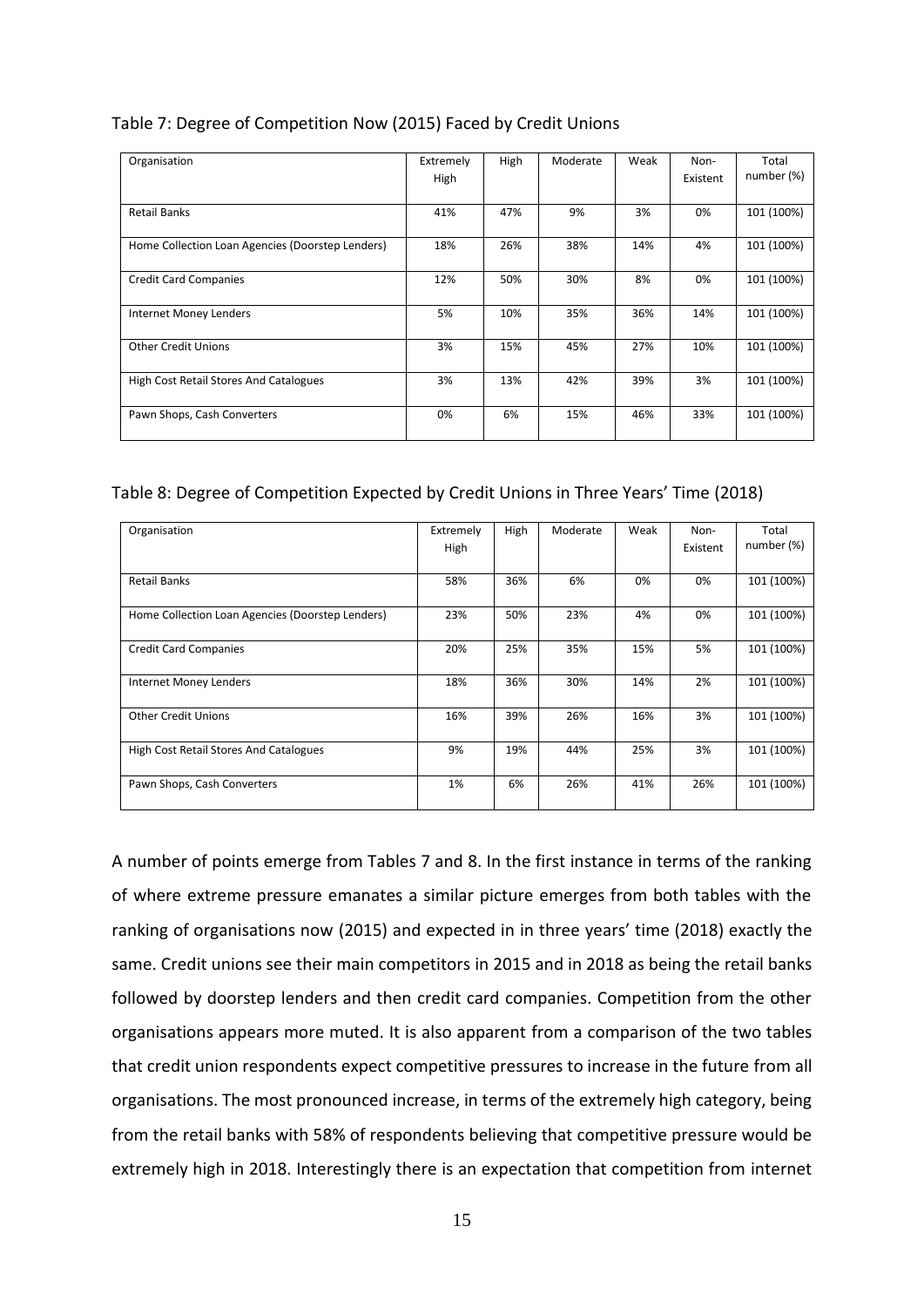money lenders and from other credit unions will also significantly increase by 2018. The expected increase in competition from other credit unions is perhaps due to current amalgamations which may result in an increased overlapping of common bonds or the expectation that the common bond may in the future be relaxed, as has happened in other credit union movements.

Tables 7 and 8 highlight that credit unions now and in the near future face and can expect to face little competition from pawn shops and cash converters. Perhaps this creates an opportunity for credit unions. Those that use these pawn shops and cash converters and indeed internet money lenders invariably are subject to short-term cash needs and the costs of borrowings funds in this way can be excessive. In a number of other movements, such as the US, credit unions offer payday loans but have positioned themselves as a cheaper and ethical alternative to the payday lending sector. A financial product such as payday loans might be a new source of income for Irish credit unions although such a product offering could challenge and conflict with the credit union objective of providing cheap loans to members.<sup>8</sup>

#### **7. Going Forward**

1

The survey asked respondents to consider in detail their expectation in three years' time (2018) for loan book growth, an increase in products and services, a decline in the cost base and change in the use of ICT. Each aspect was to be assessed on a five-point scale  $-$  (i) extremely likely, (ii) quite likely, (iii) not sure, (iv) unlikely, (v) definitely not likely. This information is detailed in Table 9. In each case follow up questions were then asked to ascertain the thinking behind a particular response. For example, regarding loan book growth, respondents were asked to detail three reasons why they might expect the identified change in the loan book. A similar question was asked regarding products and services, the cost base and ICT.

<sup>8</sup> In the UK the monthly interest credit unions may charge on loans was increased from 1% to 2% in 2005 with a further increase to 3% announced in 2012. To some extent, this paves the way for UK credit unions to enter the payday lending market.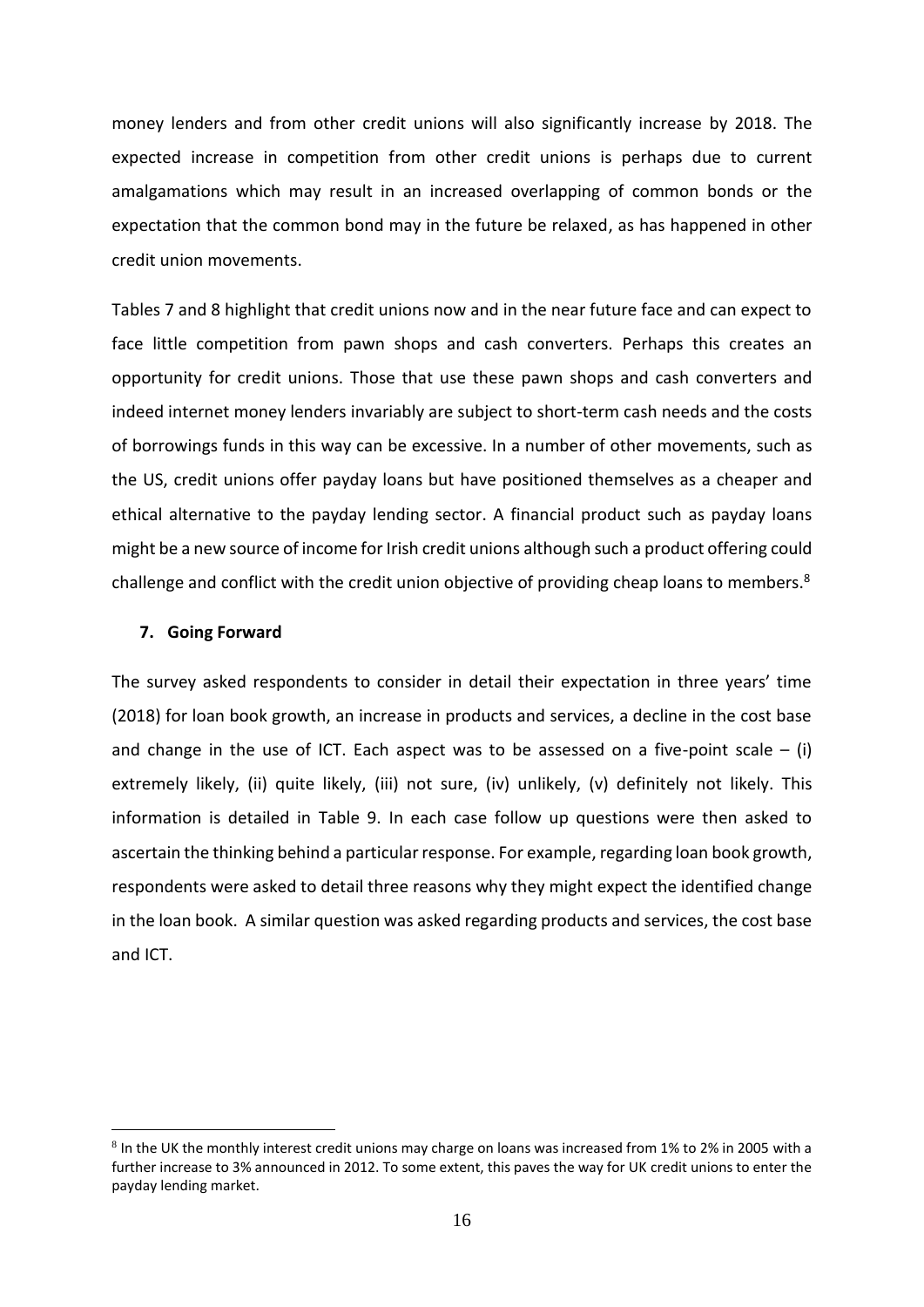## Table 9: Expectations for 2018

| Question                                                                                                                                  | Extremely<br>likely | Quite<br>likely | Not<br>sure | Unlikely | Definitely<br>not | Total number<br>(%) |
|-------------------------------------------------------------------------------------------------------------------------------------------|---------------------|-----------------|-------------|----------|-------------------|---------------------|
| In three years' time do you think it<br>likely that the loan book of your<br>credit union will have grown<br>significantly?               | 16%                 | 50%             | 14%         | 20%      | 0%                | 101 (100%)          |
| In three years' time do you think it<br>likely that your credit union will offer<br>a wider range of products and<br>services?            | 41%                 | 51%             | 7%          | 1%       | 0%                | 101(100%)           |
| In three years' time do you think it<br>likely that your credit union will have<br>reduced its cost base?                                 | 11%                 | 29%             | 13%         | 40%      | 7%                | 101(100%)           |
| In three years' time do you think it<br>likely that the manner in which your<br>credit union uses ICT will have<br>changed significantly? | 49%                 | 40%             | 7%          | 4%       | 0%                | 101(100%)           |

## *7.1 Going Forward - Loan Book Growth*

From Table 9 it can be seen that 66% of respondents believed that it was either extremely likely or quite likely that the loan book would have grown significantly by 2018 while 20% of respondents believed that it was either unlikely or definitely the case that the loan book would not have grown significantly by 2018. On balance there was therefore a positive outlook although given the current historically low loan to asset ratio one might have expected a much higher proportion anticipating significant loan book growth.

Those that considered loan book growth was extremely likely or quite likely put forward a selection of reasons. The most common reason voiced for the improvement in the loan book was that of improved promotion, marketing and branding of products and services. In certain cases this was to be focused on groups within the common bond such as businesses and sport organisations. Public perception was a further reason given for loan growth. The view was that credit unions are now considered as a strong alternative to retail banks for loans and savings. A third reason was that economic conditions had started to improve and with this improvement there were signs of a modest upturn in loan demand which respondents expected to gather pace. Improved service delivery was a further reason given for expected growth. Credit unions suggested a number of ways in which this improvement would occur. Some focused on technology indicating that, for example, an upgraded ICT platform should make it easier for members to apply for loans. Others focused on improved efficiencies in the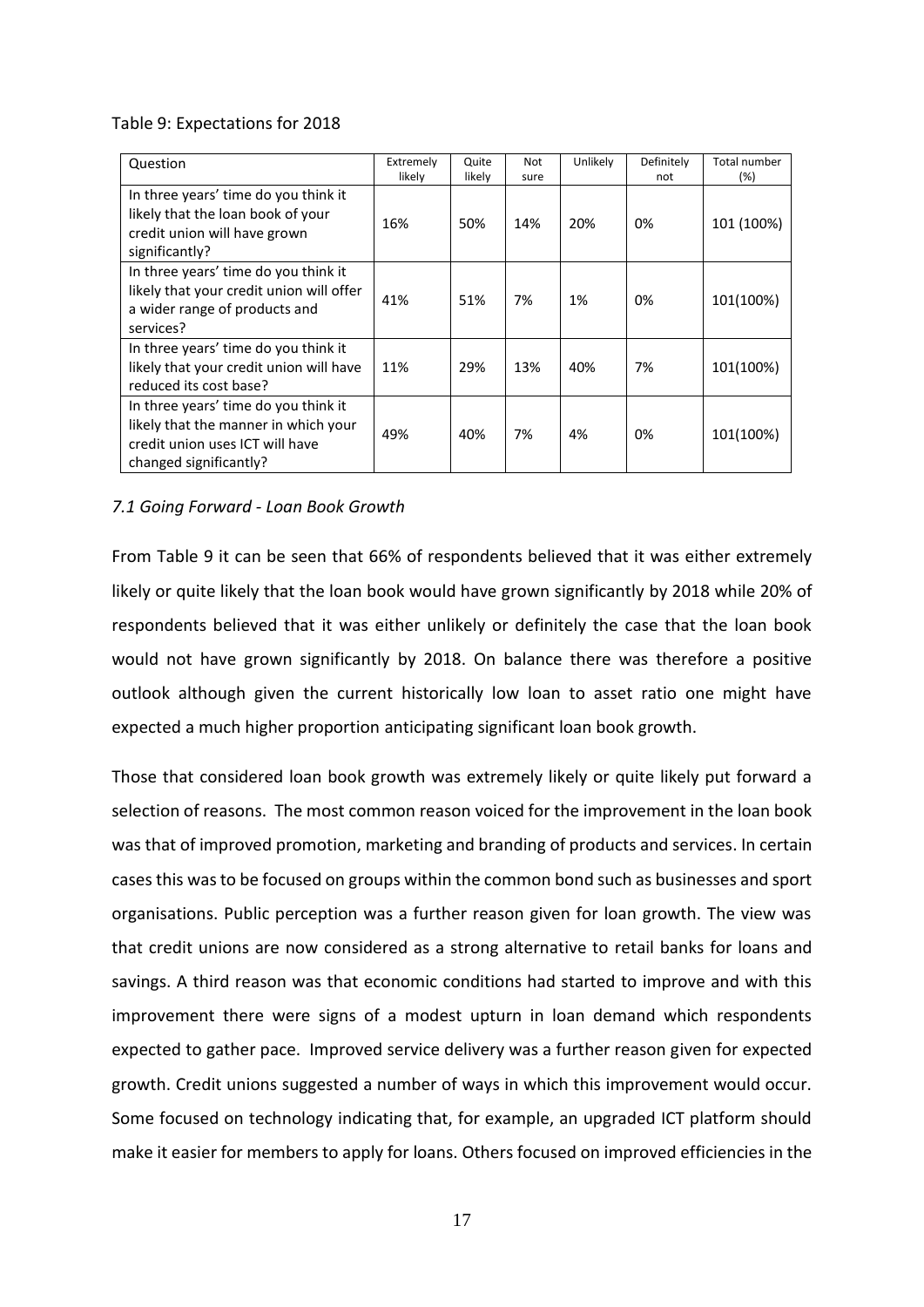loan process suggesting that they were attempting to change the borrowing public's perception about credit union lending by making the process both faster and easier. A relatively small number of credit unions focused on product offering. Of those that did, some suggested that subject to regulatory approval they would introduce new targeted lending products such as home loans greater than 10 years in maturity and home improvement loans 5 to 10 years in maturity. The amalgamation process was also considered to be a vehicle through which loan growth might occur. A number of respondents highlighted that their credit union had merged with another credit union which resulted in an enhanced common bond creating greater scope for lending. Finally, quite a few credit unions expected loan restrictions imposed by the Central Bank to be lifted which would improve their capability to lend.

For those more pessimistic about future loan growth there was a belief that the contraction in borrowing demand would not be reversed by 2018. The explanation provided was that there was too much personal debt and a general pessimism about economic prospects. Competition from traditional sources, such as the retail banks, and from car manufacturers providing their own in-house finance schemes was also an issue. The age profile of the membership was also put forward as an issue with the suggestion that there were a disproportionate number of older members who tended not to borrow. This was compounded for some credit unions by emigration which had reduced the number of members in the age bracket 19-25. This age group is viewed as more likely to borrow from their credit union.

#### *7.2 Going Forward – Products and Services*

From Table 9 it can be seen that 92% of respondents believed that it was either extremely likely or quite likely that their credit union would offer a wider range of products and services by 2018. Clearly credit union ambitions in this area are extremely positive with a desire to offer a more complete service to their members. For those respondents suggesting that new products and services would be introduced, they were asked to provide up to three examples. Approximately 75% of credit unions took the opportunity to detail three, 15% provided two examples and 10% one.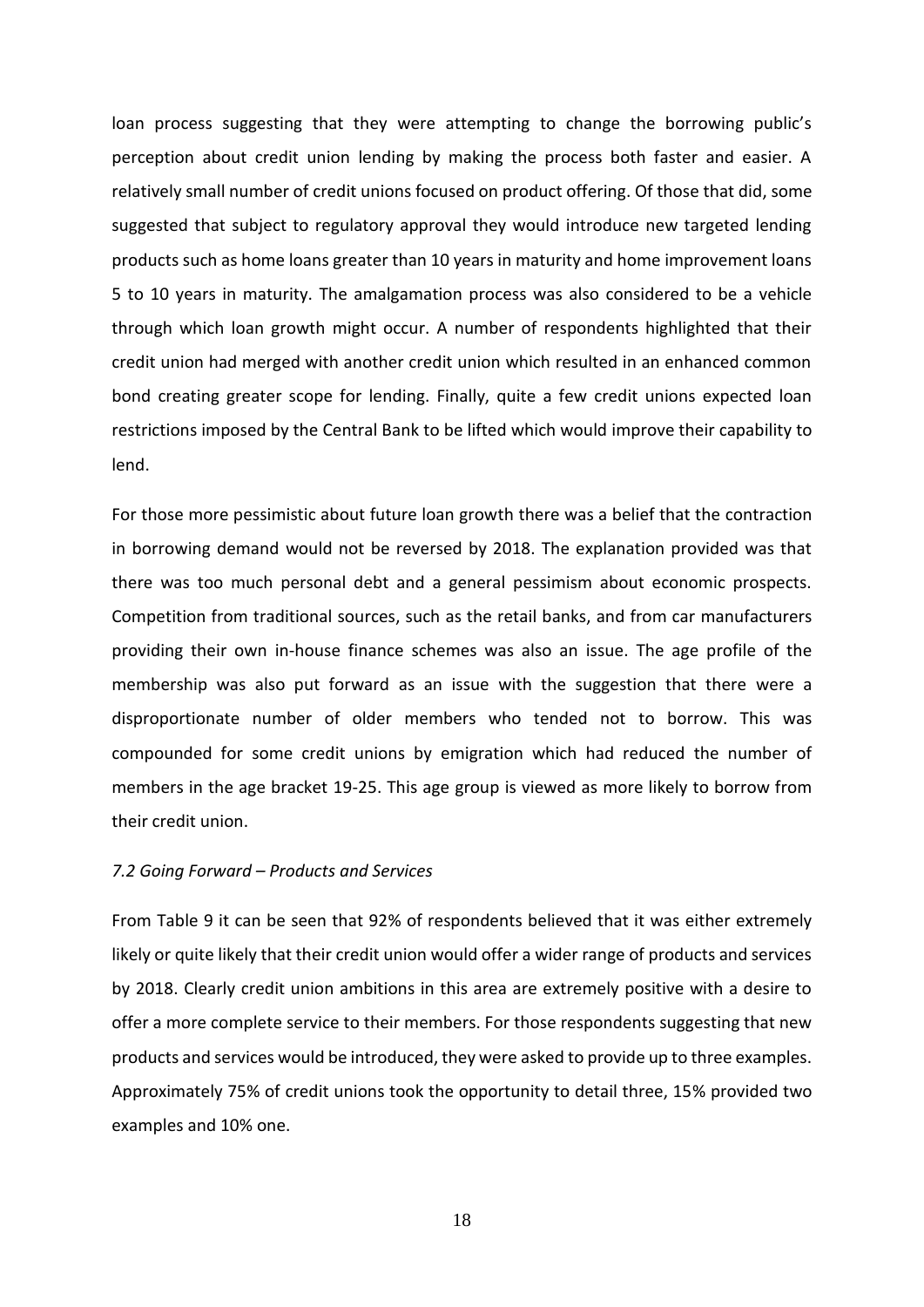Fee and commission generating services were common. For example, a number of the larger credit unions suggested banc assurance products such as life insurance, serious illness and pension related products. A few credit unions also suggested providing an enhanced range of general insurance services. Basic banking services including current account services with direct debits and standing orders plus debit card and credit card provision were also commonly highlighted. Further examples of potential fee and commission services included bill paying services, money transfers, and foreign exchange. Some of these additional services are dependent on electronic funds transfer (EFT) and many credit unions highlighted this as a further service enhancement. A number of credit unions focused on service delivery and suggested that new technology offered opportunities in the form of phone access, interactive websites and mobile phone applications. A significant number of credit unions detailed new loan products. In the case of some the examples were non-specific and simply emphasised the introduction of new lending products targeted at specific market segments. Others were more specific. Loan products suggested included mortgages, either by the credit union itself or provided by a central agency established for that purpose, more longer term secured loans such as on cars, loans to small and medium-sized enterprises (SMEs) and social enterprises, on-line loan products, including non-signature loan agreements with no need to visit the credit union to sign credit agreements. Unsurprisingly few credit unions detailed new savings products.

#### *7.3 Going Forward – The Cost Base*

From Table 9 it can be seen that 40% of respondents believed that it was either extremely likely or quite likely that the credit union would have reduced its cost base by 2018 while marginally more, 47% of respondents, believed that it was either unlikely or definitely not the case that the credit union would have reduced its cost base by 2018. On balance there was therefore a negative outlook on the cost position. This is somewhat of a surprise as since 2011 the aggregate costs of credit unions have declined year on year (2011 €667m; 2012 €509m; 2013 €488m; 2014 €413m).

Those that suggested the cost base would increase, highlighted that the increased complexity of the business model with new product and service lines would require the appointment of skilled staff and an investment in new technologies. Some respondents suggested that the

19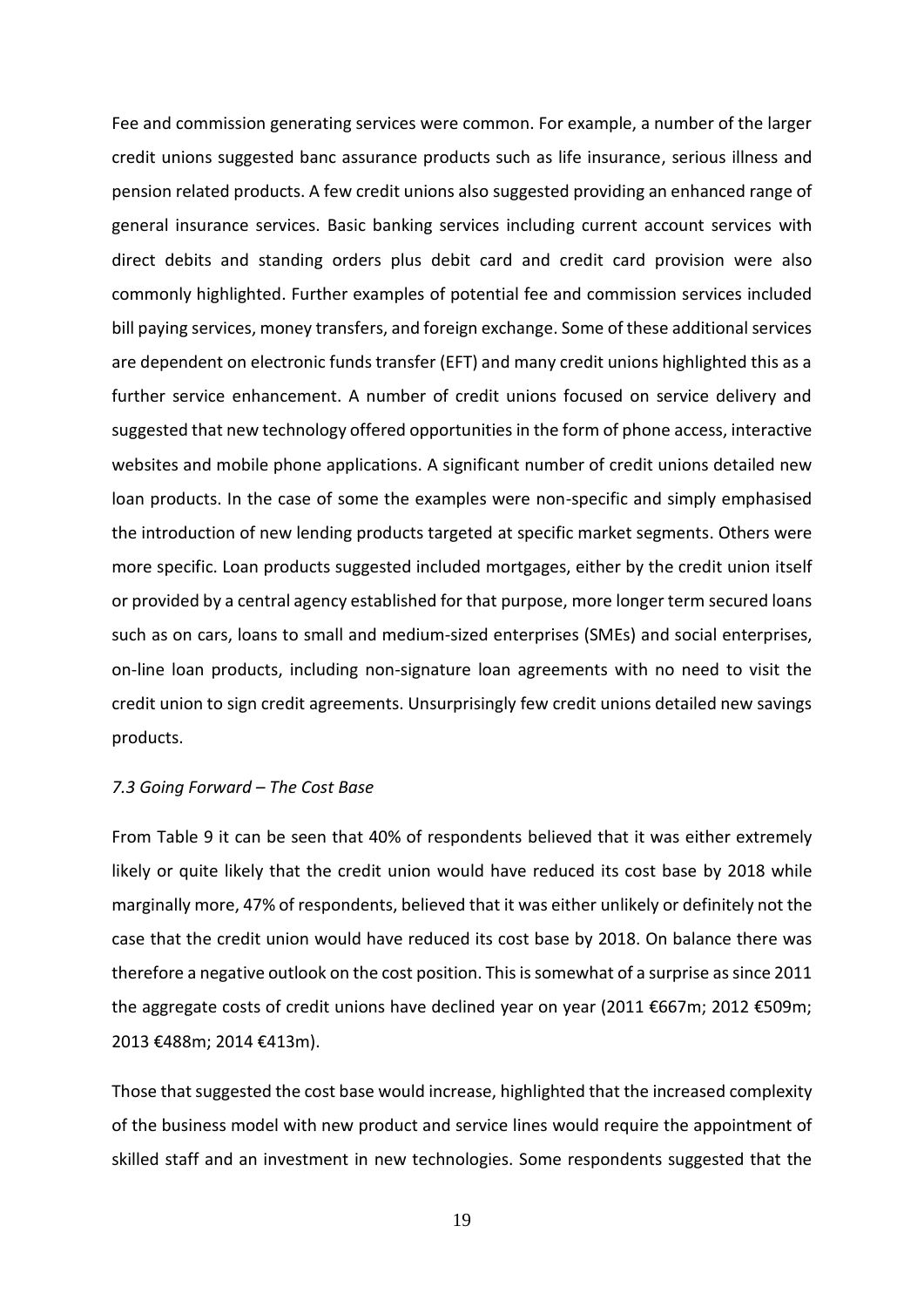move towards on-line services for members would come with a high cost from their ICT providers arguing that safe ways of transacting on-line and securing data on-line are costly. There was also a view that as the merger process continued and credit unions became larger this would increasingly require the replacement of non-pay volunteers with salaried professionals. In a similar vein one credit union opined that the continuation of a high quality personal service to members required staff, and staff were expensive. A large number of respondents highlighted rising regulatory costs, emphasising regulatory fees and internal audit costs. Some respondents pointed to increasing insurance costs driven in part by the ageing profile of their membership. Others stressed that marketing and advertising budgets were expected to increase.

Those that anticipated that costs were unlikely to rise placed significant hope in the merger and amalgamation process arguing that this was likely to generate scale economies. Due to the merger and amalgamation process they anticipated savings to occur in the areas of, internal audit, marketing, legal, risk, technology and staff. Others, stopping short of merger and amalgamations, believed that costs could be kept under control by way of collaboration with other credit unions and the sharing of resources. ICT was also viewed as a means of keeping the cost base under control. For example, some respondents anticipated that online transactions would generate efficiency savings by reducing footfall and hence staff numbers. Some respondents viewed improving economic conditions would result in a reduction in write-offs and provisions and hence lower costs. It was also clear from the responses that a large number of credit unions were actively monitoring their cost structure with an expectation that there would be areas where costs could be reduced. Areas mentioned included natural retirements allowing high salaried staff to be replaced by lower cost staff; some staff reduction as part of rationalisation programmes; reducing the number of branch outlets; obtaining better value from suppliers; and reviewing specific insurance product costs and loan and savings benefit protection costs.

#### *7.4 Going Forward – ICT*

From Table 9 it can be seen that 89% of respondents believed that it was either extremely likely or quite likely that the manner in which their credit union uses ICT will have changed significantly by 2018. Credit union ambitions are extremely positive with most expressing that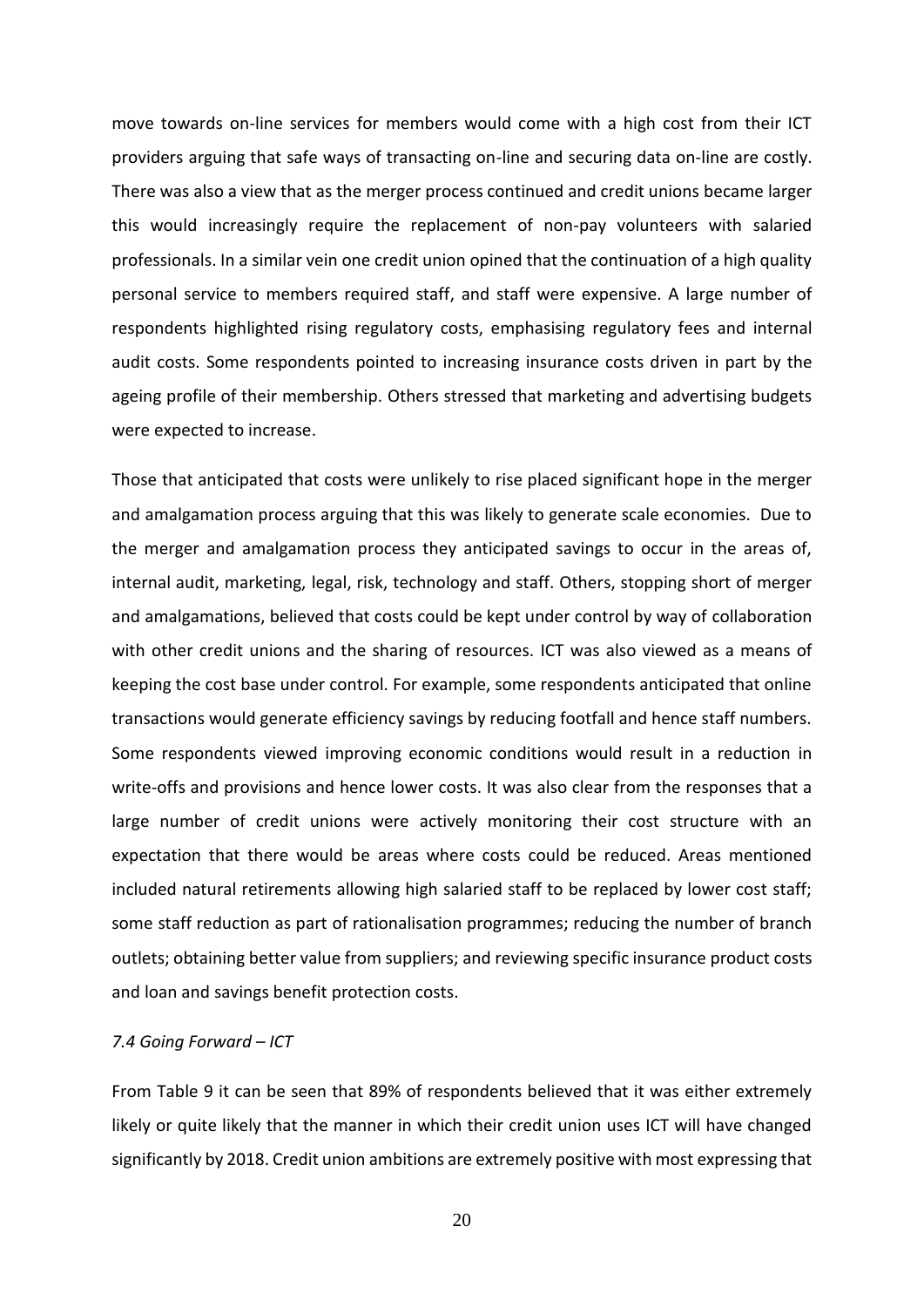there was an urgent need for a more effective and innovative use of ICT. For those respondents suggesting that their uses of ICT will change significantly in the next three years they were asked to provide up to three examples. Before considering these examples it is perhaps instrumental to consider aspects of their present behaviour. The survey considered a number of areas which either focused specifically on ICT or a tangential component, see Table 10.

From Table 10 we see that 94% of credit unions have a website, 78% provide some money transmission services by ATM, 75% had an Electronic Funds Transfer (ETF) facility, 81% offered members the facility to check their balance(s) on-line, 42% offer members the facility to make a loan application on-line, and 42% present their annual report online. Some of the above are arguably not directly linked to ICT but the expectation would be that a credit union that is effective in its ICT use would, as a matter of course, provide all these functions/services. That a significant number are not, is indicative that there is much scope for ICT enhancements.

| Question                                                                                     | Yes | N <sub>o</sub> | <b>Total Responses</b> |
|----------------------------------------------------------------------------------------------|-----|----------------|------------------------|
| Does your credit union have a<br>website?                                                    | 94% | 6%             | 101 (100%)             |
| Does your credit union have an ATM?                                                          | 78% | 22%            | 101(100%)              |
| Does your credit union offer<br>Electronic Funds Transfer?                                   | 75% | 25%            | 101(100%)              |
| Does your credit union offered<br>members the facility to check their<br>balance(s) on-line? | 81% | 19%            | 101 (100%)             |
| Does your credit union offer members<br>the facility to make a loan application<br>on-line   | 42% | 58%            | 101 (100%)             |

Table 10: Snapshot of Current ICT Use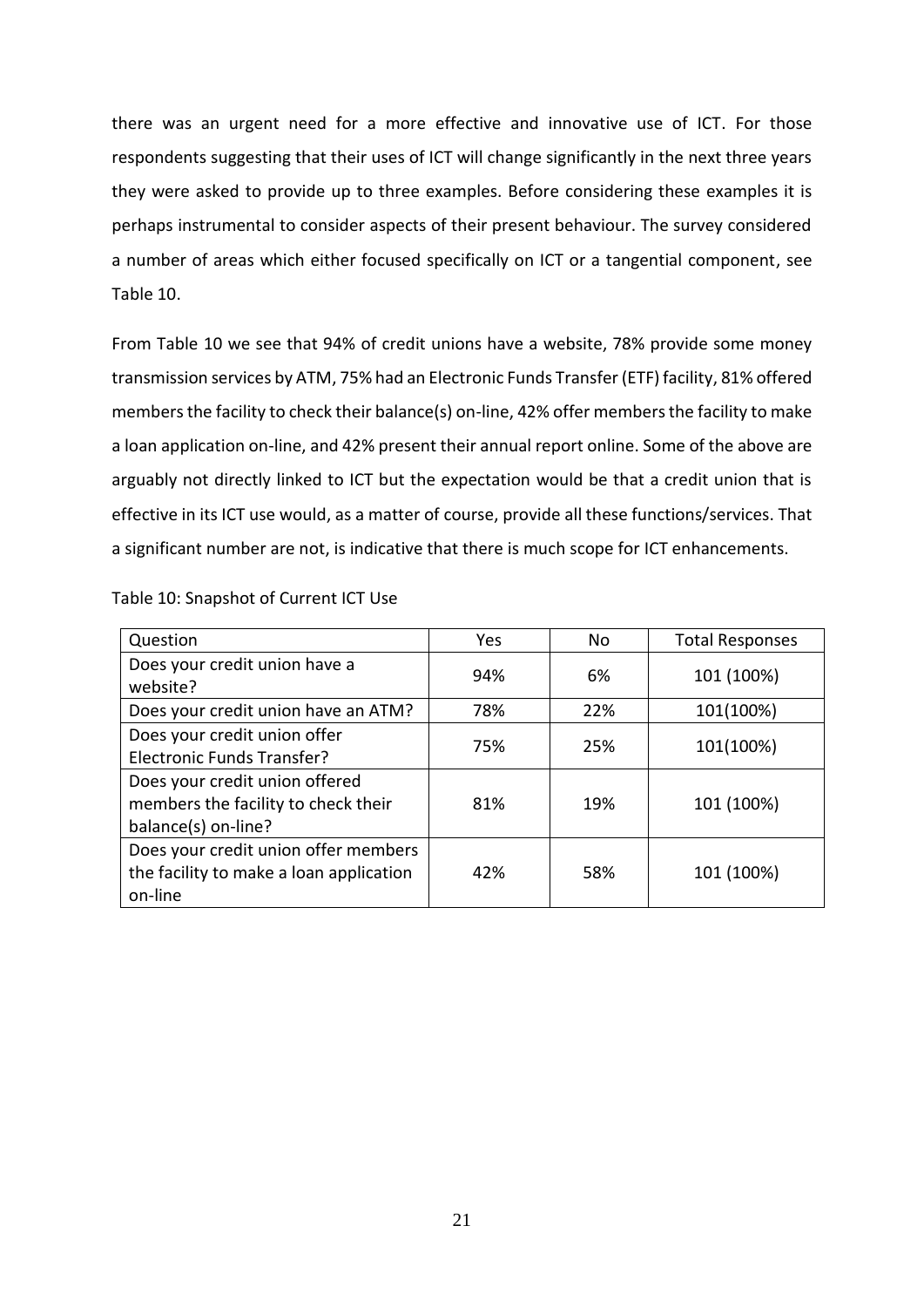The level of ICT engagement is further explored in Figure 1 which profiles information on the percentage of credit union members that do some on-line business with the credit union. We present six categories and from Figure 1 we see only 12% of credit unions having more than 20% of their members doing some business on-line. For the most part these credit unions are industrial credit unions. One credit union had almost 90% of its members transacting some business on-line.

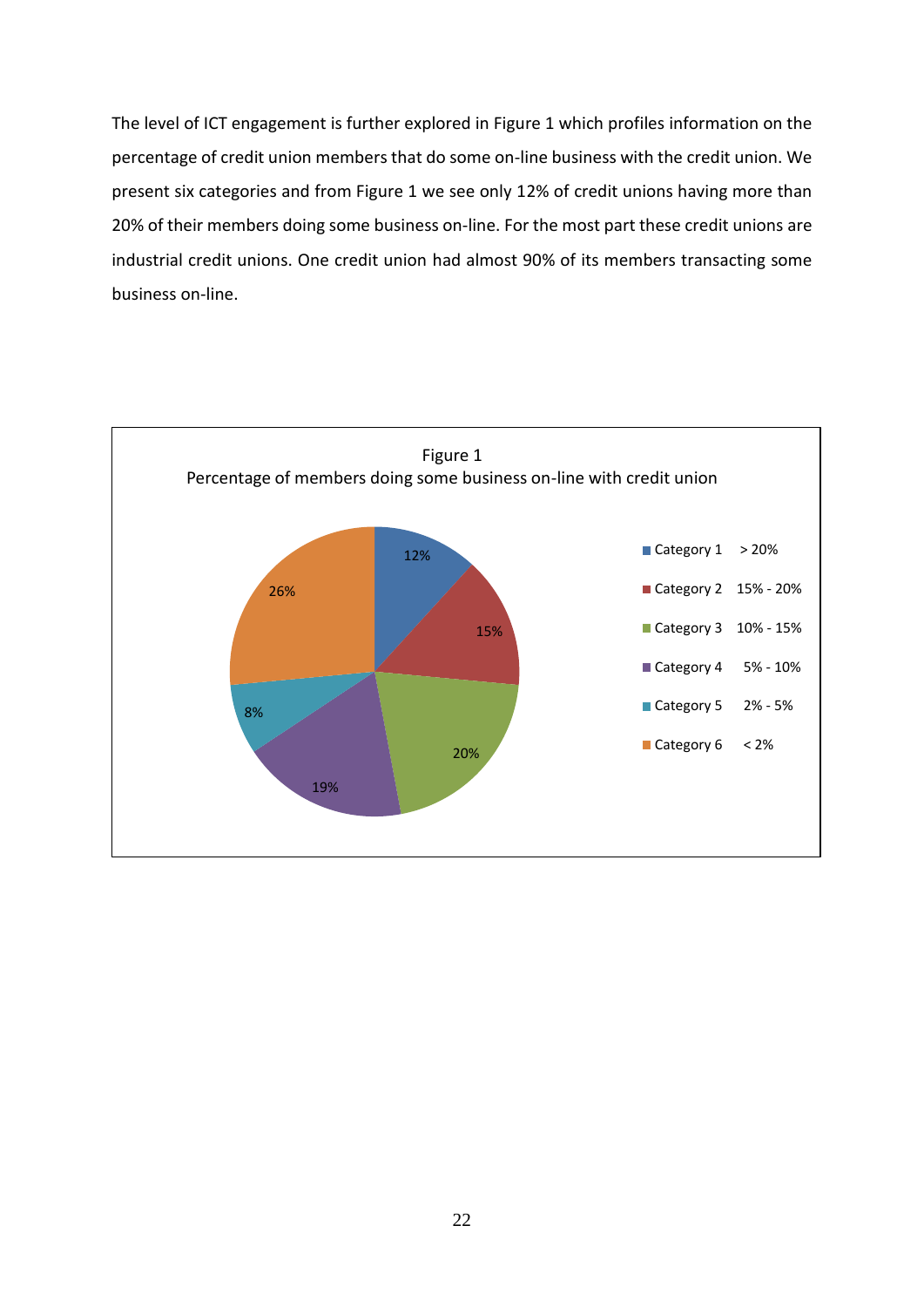In Figure 2 information is detailed on the percentage of members that have provided an email address to the credit union. Again the data is presented in the form of six categories. Only 10% of credit unions had an email contact for more than 40% of members with 19% having an email address for less than 5% of their members. Industrial credit unions tended to have the greatest percentage of members' email addresses. One industrial credit union had email contacts for 80% of members with another having contacts for 60%. Interestingly, those credit unions that had the greatest percentage of email contacts for members were also those credit unions undertaking the greatest percentage of business on-line with members.



Accepting that there is significant scope for an improved use of ICT we conclude this aspect of the discussion by now summarising the responses to the question: *if you consider it likely that your credit union's use of ICT will change, can you detail up to three ways in which ICT use will change?*

Many credit unions focused on an increase in the use of EFT and on-line banking, including smart phone banking solutions. A number emphasised the importance of replacing the increasingly costly cheque and cash usage by EFT based money transmission systems. A large number highlighted technology to enable specific on-line services such as on-line loan applications, balance enquiries, direct debits and bill payment. One respondent mentioned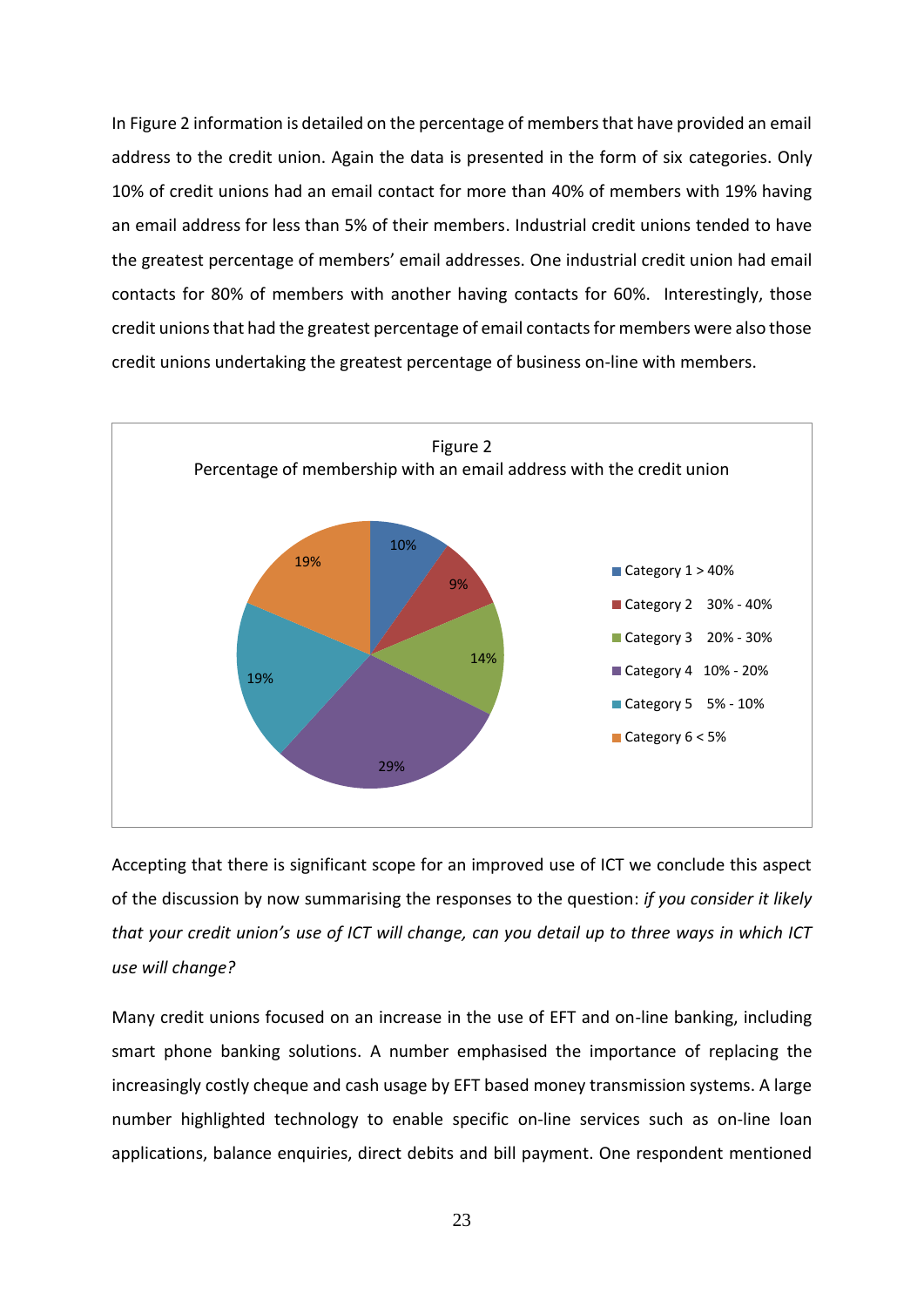that technology would be employed to provide more self-service member activities in branch. In terms of technology and product enhancement the key emphasis was that there would be more automated transactions and less face to face transactions enabling a potential redeployment of staff. A further strand of responses centred upon ICT's use in marketing. Some respondents took the view that ICT would help credit unions better interrogate membership data enabling credit unions to more clearly identify the needs of members. A number noted that their credit union had a vast amount of information but it was not being utilised. Essentially ICT would be used in the segmentation of the marketplace for targeted technology based marketing campaigns to include the use of social media. As part of this enhanced marketing many respondents suggested that their website would also be upgraded. More generally, while there was recognition that there would be a continued need for face to face communication with members, there was an expectation of a strong growth in digital communication. Some respondents focused upon technology's role in network management including security, maintenance and business continuity. Technology offered a number of credit unions the vehicle to create a more streamlined and cost efficient infrastructure.

#### **8. Future Research Agenda**

As part of the survey CUAC asked participating credit unions to detail up to three things that CUAC should consider over the three years of its term of office, (September 2014- September 2017). This was an open ended question and in consequence the responses were extremely varied. The ensuing overview groups the responses under ten broad headings, although it is the case that some responses could potentially have been categorised under more than one heading. The ten headings ranked in order of number of suggestions provided by respondents are (i) products and services, (ii) regulation and compliance, (iii) function and role of the Central Bank, (iv) sectoral review, (v) volunteers and management, (vi) mergers and amalgamations, (vii) role of CUAC, (viii) function and role of trade bodies (ix) ethos, image and membership, (x) miscellaneous

#### *8.1 Responses: Products and Services*

The greatest number of suggestions on issues which CUAC should pursue related to products and services. Given the low rate of return currently available on investment products, coupled with the low loan to asset ratio faced by many credit unions, this is an area of some concern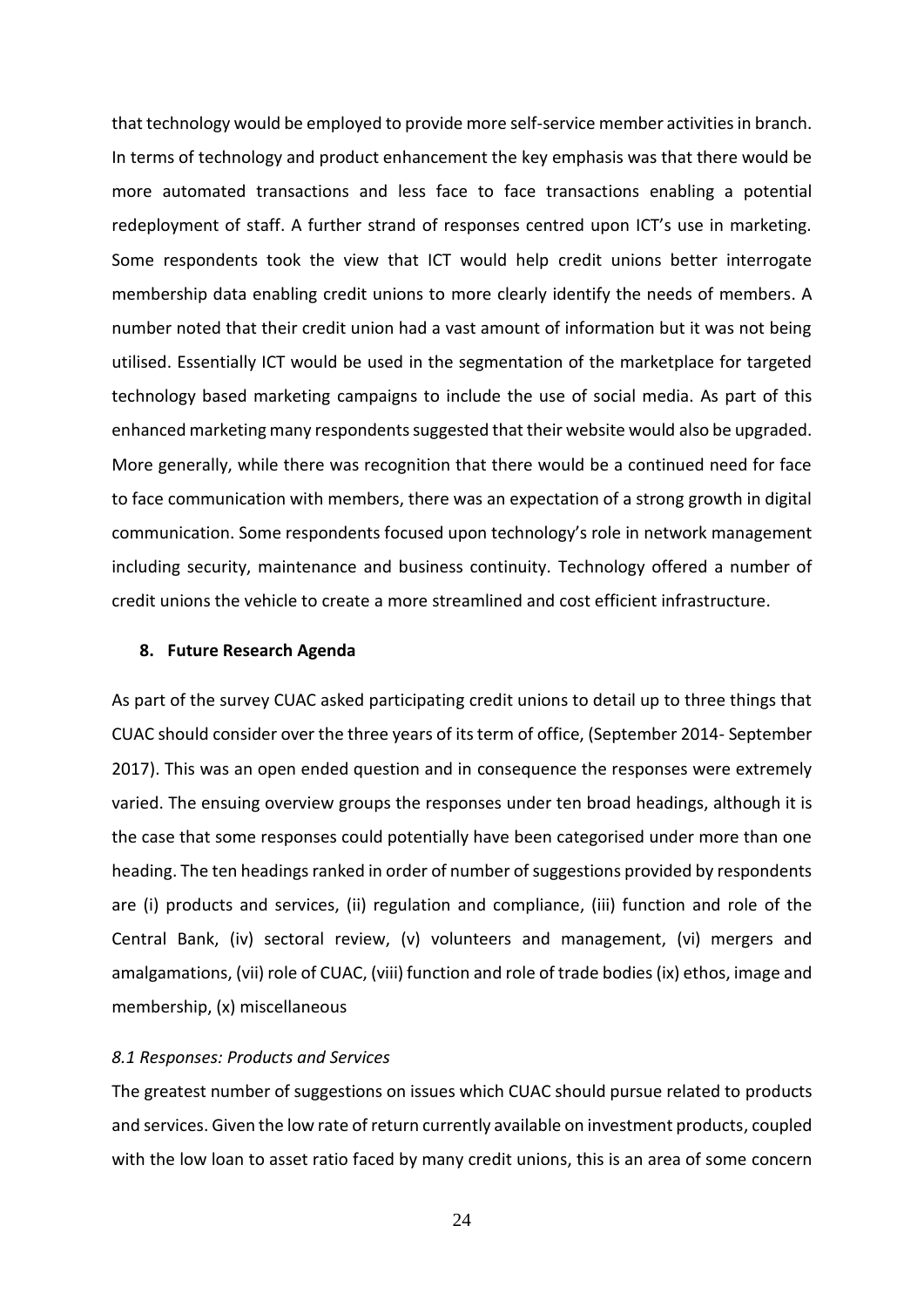for credit unions. There were 41 suggestions for CUAC to pursue work in this area. Responses centred around 'how can the falling loan book be addressed', 'what are the opportunities for credit unions to diversify into new product areas', 'the importance of centralisation and sharing in product and service delivery such as with mortgage and treasury management products', 'lack of access to the clearing system for credit unions', 'increase the number of services deemed exempt services' and 'review lending term limits to enable longer term lending'.

#### *8.2 Responses: Regulation and Compliance*

A further broad heading under which CUAC grouped suggestions, 33 in total, was that of regulation and compliance. The large number of responses in this area may be linked to the debate around the introduction of CP88 which was centre stage when the survey was carried out. Under regulation and compliance, the issues responding credit unions wished considered included 'does one size fit all', 'that there should be proportionality in regulation', 'why were the recommendations of the Commission on Credit Unions relating to tiered regulation of credit unions not implemented', 'review the cost of regulatory levies', 'review the impact of regulation and compliance on the profitability and performance of credit unions' and 'the effect of the current regulatory approach on the credit union business model'.

#### *8.3 Responses: Function and Role of the Central Bank*

The Central Bank has been very much to the fore over the last number of years and consequently many responses centre on how the Central Bank deals with and interfaces with credit unions. CUAC grouped 26 suggestions under function and role of the Central Bank. The issues exercising credit unions included 'the micro-managing of credit unions by the Central Bank', 'the nature of communication between the Central Bank and credit unions', 'the impact on credit unions of Central Bank imposed lending and investment restrictions', whether the regulation of credit unions by the Central Bank is more onerous than the regulatory environment faced by banks'.

#### *8.4 Responses: Sector Review*

A further area where there were a large number of responses, 25 in total, was around respondents wanting CUAC to undertake a review of the sector or specific areas within the

25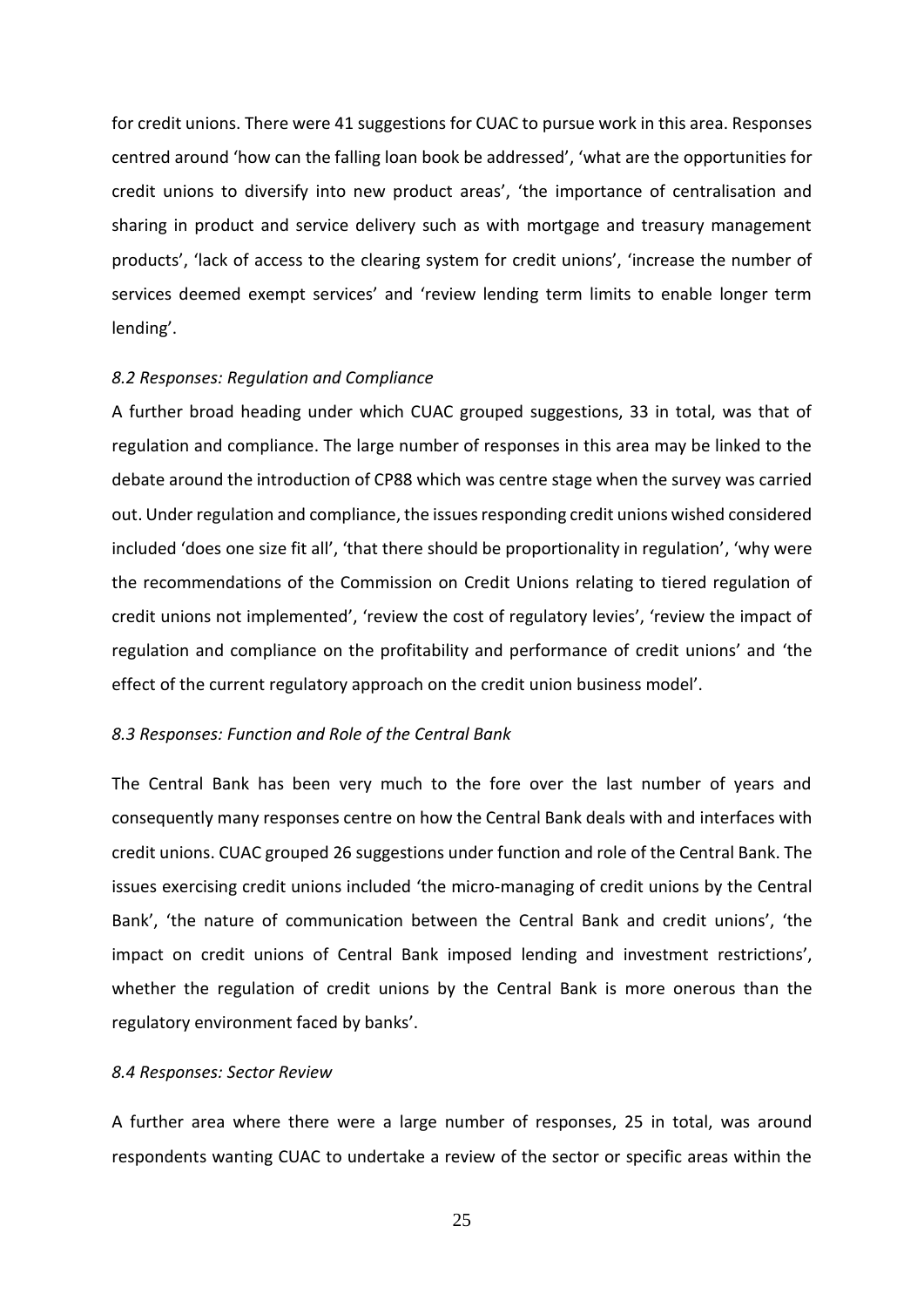sector. The suggestions included a 'review of legislation' 'a review of the viability of credit unions long term' 'review the extent to which the recommendations made by the Credit Union Commission (2012) have been implemented', 'consider the role of credit unions in 21st Century Ireland' and 'assess whether the skill levels within the movement are adequate to manage a major change program effectively'.

#### *8.5 Responses: Volunteers and Management*

A further area of importance related to responses around the provision of help and advice to volunteers and staff within credit unions. There were 20 suggestions, the majority of which related to volunteers. Responses focused on 'qualifications for volunteers', 'how to encourage more members to volunteer', 'training of volunteers and staff', 'whether payments should be made to directors' and 'minimum qualifications for senior management'.

#### *8.6 Responses: Mergers and Amalgamations*

There were 14 suggestions around mergers and amalgamations. Given that this is a central issue at present due to the work of ReBo, the interest in work in this area is of no surprise. The comments were invariably centred on themes around whether mergers and amalgamations were a solution to the problems currently faced by credit unions or whether there was an alternative and superior solution. A number of suggestions centred on undertaking analysis of whether or not restructuring has delivered the expected benefits. Three suggestions asked for consideration to be given to what replaces ReBo when its term ends.

#### *8.7 Responses: The Role of CUAC*

A further area of interest for those responding to the survey related to the role and structure of CUAC. There were 12 suggestions. Some commented on the need for CUAC to advocate more on behalf of credit unions, others questioned the make-up of CUAC, while others asked that CUAC provide advice directly to credit unions.

#### *8.8 Responses: Function and Role of Trade Bodies*

There were 10 suggestions which CUAC labelled function and role of trade bodies. Some commented on the services provided by the trade bodies to credit unions and wished CUAC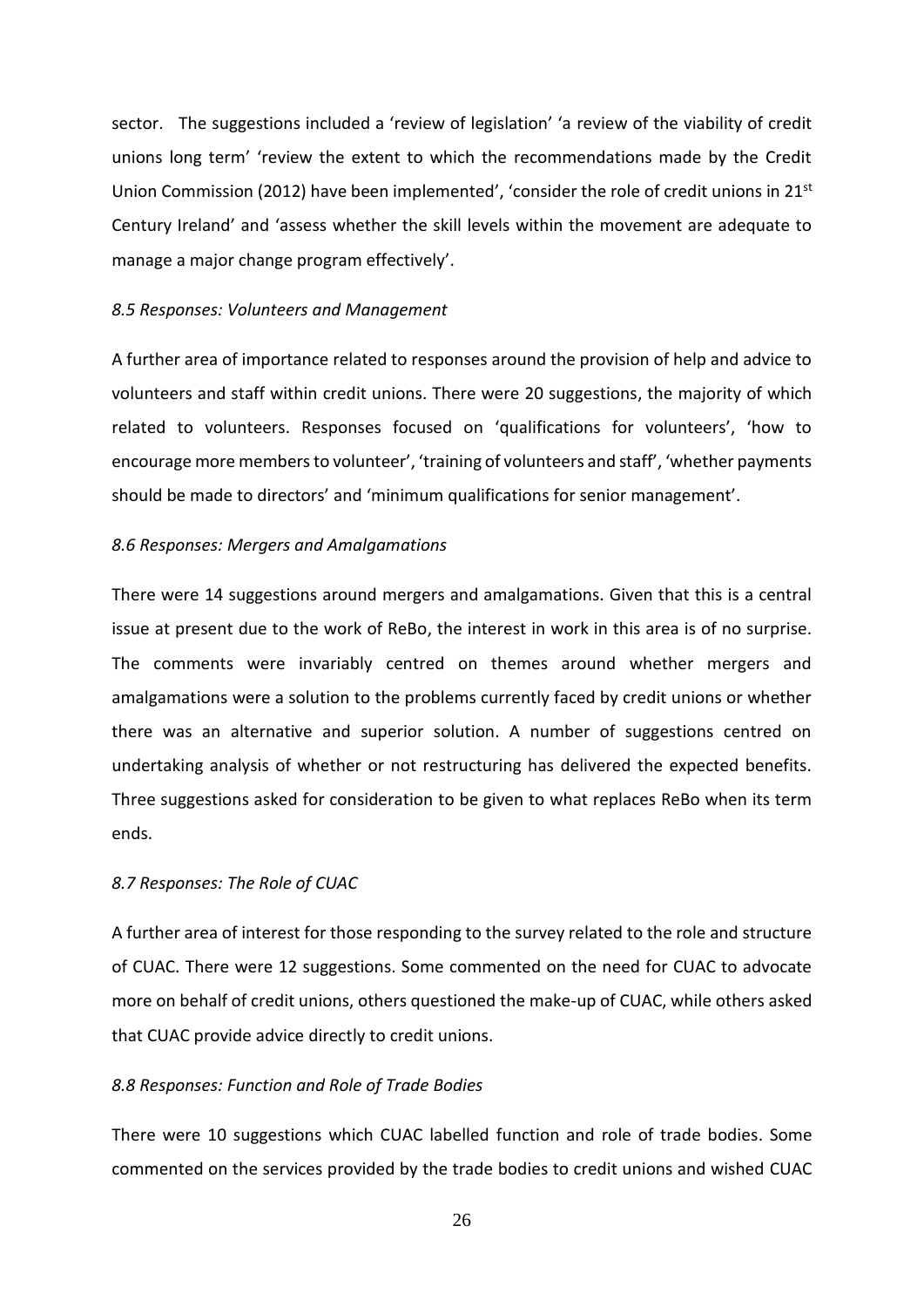to consider how those services could be improved. Other respondents focused on the need for effective leadership. Some replies advocated an investigation into the concept of a 'centralised head-office' for all credit unions.

#### *8.9 Responses: Ethos, Image and Membership*

A further broad area of interest for those responding to the survey, again with 10 suggestions, related to the ethos and image of credit unions. Areas of interest were quite varied, ranging from debating how the ethos and principles of the 'old day' credit unions can be maintained, to questions around how a modern image of credit unions can be promoted to copper fasten their presence in the financial services industry.

#### *8.10 Responses: Miscellaneous*

The final categorisation is entitled Miscellaneous and captures a variety of areas. There were four suggestions about ICT, with one suggestion that an analysis should be undertaken of potential benefits that might accrue if there was a single IT provider. There were four responses around the common bond. All questioned the continued relevance of the common bond. There were three suggestions on Section 35 with each encouraging CUAC to investigate whether Section 35 hinders credit union growth. There were three suggestions that centred on the importance of credit unions in limiting the growth of money lenders. Finally there were four suggestions which asked CUAC to question whether a 'level playing field' existed for credit unions as they competed with other financial institutions.

#### **9. Engagement with CUAC**

The final question in the survey asked whether directors and management of the respondent's credit union would be interested in meeting with CUAC over the course of the next three years. It was highlighted that these meetings would be used to share views on the development of the credit union movement in Ireland. Eighty-five credit unions were agreeable to meeting with CUAC, three indicated that they were not and 13 indicated that they didn't know. The latter response probably reflects the fact that the person completing

27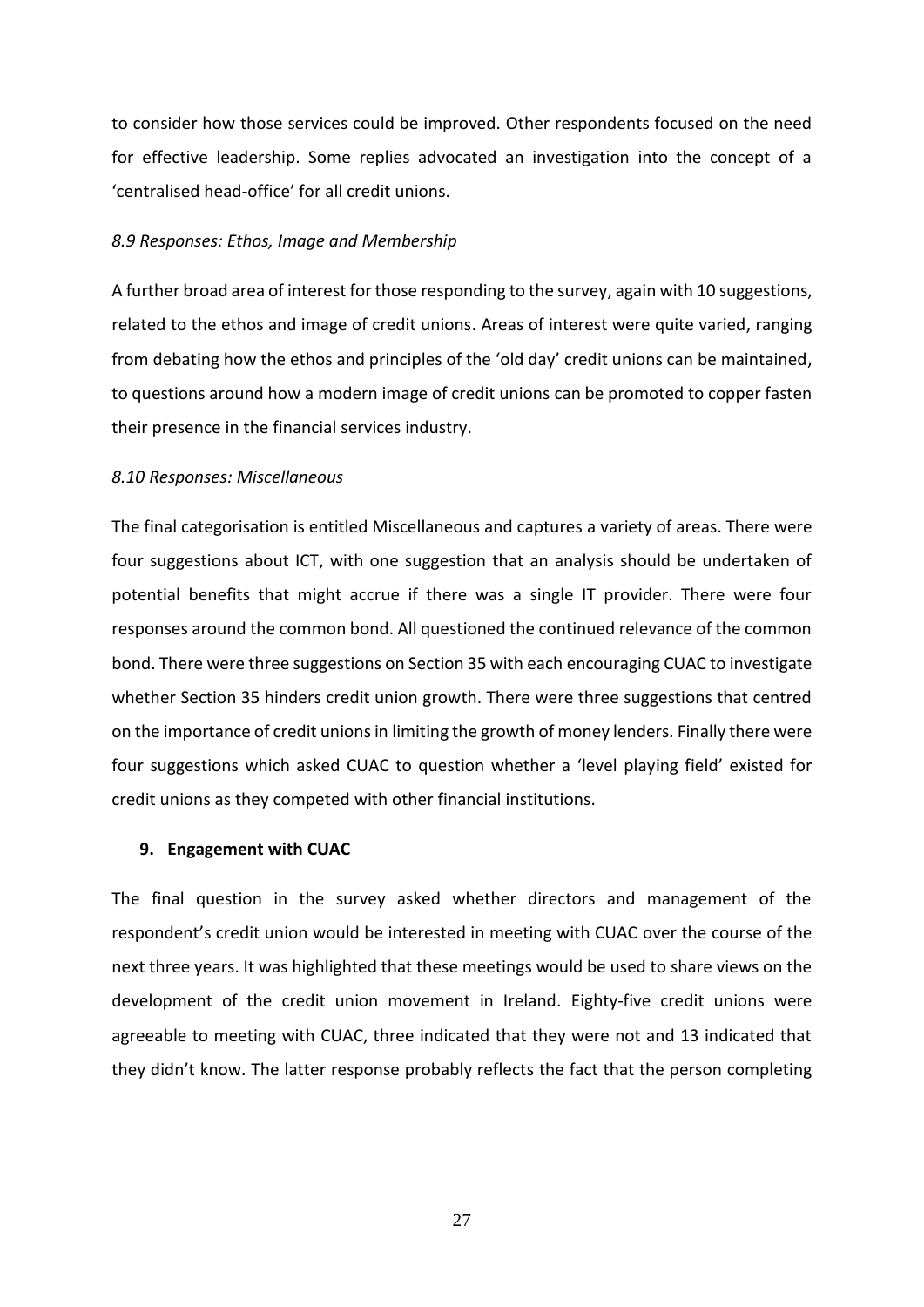the survey felt they did not have the capacity to make a decision without first referring to the Board of Directors.<sup>9</sup>

## **10. Concluding Comments**

This analysis is based on a survey of credit unions carried out by the Credit Union Advisory Committee (CUAC) between March and June 2015. The objectives of the survey were threefold. First, to obtain information on the well-being of credit unions, the competitive pressures they face and their views on potential challenges going forward. Second, to enable CUAC develop a work schedule centred upon issues important to credit unions. Third, to identify credit unions willing to meet with CUAC to discuss ideas and share views.

CUAC has the utmost confidence in the research on which this discussion document is based. However the analysis presented in this document should not be taken as a definitive position on what is happening in credit unions. We are the first to admit that the data can be interpreted in different ways and, at times, may conceal as much as it reveals. It is therefore our hope that readers of this discussion document will critically assess both the information and the interpretation of that information.

## **References**

<u>.</u>

- Credit Union Commission Report. 2012 Report of the Commission on Credit Unions*.* Department of Finance. [http://www.finance.gov.ie/sites/default/files/Report-of-the-](http://www.finance.gov.ie/sites/default/files/Report-of-the-Commission-on-Credit-Unions.pdf)[Commission-on-Credit-Unions.pdf](http://www.finance.gov.ie/sites/default/files/Report-of-the-Commission-on-Credit-Unions.pdf)
- Department of Finance. 2015. Credit Union Restructuring ReBo, Section 43 Review. <http://www.finance.gov.ie/sites/default/files/ReBo%20review%20Final.pdf>
- DeYoung, R., Lang, W.W., Nolle, D. E., 2007. How the Internet affects output and performance at community banks. Journal of Banking and Finance, 31, 1033-1060.
- Glass, J. C, McKillop, D.G. and Quinn, B., 2014. "Modelling the Performance of Irish Credit Unions, 2002 to 2010." Financial Accountability & Management 30 (4): 430–53.
- Hernando, I., Nieto, M.J., 2007. Is the internet delivery channel changing banks' performance? The Case of Spanish Banks. Journal of Banking and Finance, 31, 1083-1099.

<sup>&</sup>lt;sup>9</sup> Six credit unions have met with CUAC to explore issues impacting on credit union viability. A further six credit unions have met with CUAC as part of the review of the implementation of recommendations in the Commission on Credit Unions Report (2012).